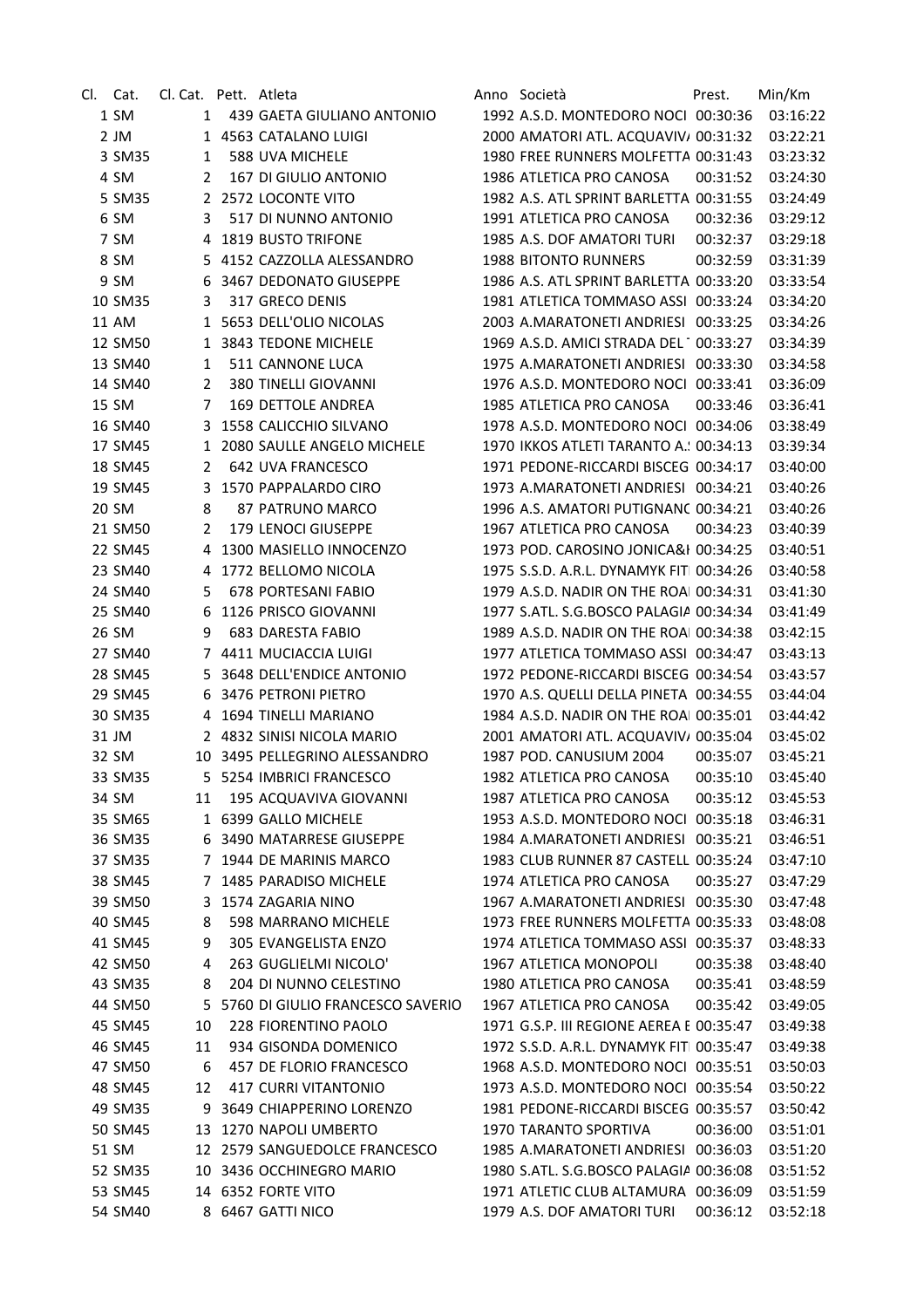|        | 55 SM50              |         | 7 1571 PARADISO LORENZO          | 1968 A.MARATONETI ANDRIESI 00:36:14      |          | 03:52:31             |
|--------|----------------------|---------|----------------------------------|------------------------------------------|----------|----------------------|
|        | 56 SM45              |         | 15 3470 RIEFOLO MICHELE          | 1974 A.S. ATL SPRINT BARLETTA 00:36:15   |          | 03:52:37             |
|        | 57 SM40              |         | 9 4282 MASI GIANMATTEO           | 1977 GIOIA RUNNING A.S.D.                | 00:36:17 | 03:52:50             |
|        | 58 SM50              |         | 8 1610 CAPUTELLI VINCENZO        | 1968 ATLETICA DISFIDA DI BARL 00:36:20   |          | 03:53:09             |
|        | 59 AM                |         | 2 6465 RAGNO MATTIA MICHELE      | 2002 A.MARATONETI ANDRIESI 00:36:21      |          | 03:53:16             |
|        | 60 SM45              | 16      | 455 CENTRONE ANGELO              | 1972 A.S.D. MONTEDORO NOCI 00:36:24      |          | 03:53:35             |
|        | 61 SM35              |         | 11 4052 MASTRULLI FRANCESCO      | 1982 ATLETICA TOMMASO ASSI 00:36:25      |          | 03:53:41             |
|        | 62 SM45              | 17      | 496 SCHINGARO VITO               | 1970 A.S.D. MONTEDORO NOCI 00:36:29      |          | 03:54:07             |
|        | 63 SM35              |         | 12 2661 FIORMARINO NICOLA        | 1980 A.S. DOF AMATORI TURI               | 00:36:33 | 03:54:33             |
|        | 64 SM45              | 18      | 3482 MONTERISI MICHELE           | 1974 A.MARATONETI ANDRIESI 00:36:37      |          | 03:54:58             |
|        | 65 SM35              |         | 13 3505 DI BARI ROBERTO          | 1981 A.S.D. TRANI MARATHON 00:36:40      |          | 03:55:18             |
|        | 66 SM55              |         | 1 4130 DELGADO PEDRO PLACIDO     | 1964 ATLETICA TOMMASO ASSI 00:36:41      |          | 03:55:24             |
|        | 67 SM50              | 9       | 93 LATERZA GIOVANNI              | 1966 A.S. AMATORI PUTIGNANC 00:36:41     |          | 03:55:24             |
|        | 68 SM40              | 10      | 1296 PASSARELLI FELICE           | 1975 TOP RUNNERS LATERZA                 | 00:36:42 | 03:55:30             |
|        | 69 SM35              | 14      | <b>656 TORRES VITO ANTONIO</b>   | 1983 A.S.D. NADIR ON THE ROAI 00:36:43   |          | 03:55:37             |
|        | 70 SM40              |         | 11 6458 OTTONELLI FABIO          | 1977 ATLETICA TOMMASO ASSI 00:36:45      |          | 03:55:50             |
|        | 71 SM                | 13      | 4099 MINARDI MICHELE             | 1987 S.ATL. S.G.BOSCO PALAGIA 00:36:46   |          | 03:55:56             |
|        | 72 SM35              | 15      | 3363 CIACCIA ALESSANDRO          | 1982 TARANTO SPORTIVA                    | 00:36:47 | 03:56:03             |
|        | 73 SM40              | 12      | 5910 SIBILLANO ANTONIO           | 1978 A.MARATONETI ANDRIESI 00:36:50      |          | 03:56:22             |
|        | 74 SM50              | 10      | 3463 ANGARANO SAVERIO            | 1966 ATLETICA TOMMASO ASSI 00:36:51      |          | 03:56:28             |
|        | 75 SM40              |         | 13 4782 METTA PASQUALE           | 1975 A.S. CULTURALE POD. S. ST 00:36:53  |          | 03:56:41             |
|        | 76 SM                |         | 14 2694 CICINATO PASQUALE WALTER | 1985 ATLETICA TRINITAPOLI                | 00:36:56 | 03:57:00             |
|        | 77 SM55              |         | 2 1801 RICCO NICOLO              | 1961 ATLETICA MONOPOLI                   | 00:36:57 | 03:57:07             |
|        | 78 SM                |         | 15 5239 VITTORIONE FRANCESCO     | 1989 A.S. AMATORI PUTIGNANC 00:37:00     |          | 03:57:26             |
|        | 79 SM50              | 11      | 330 FERRANTE NICOLA              | 1967 ATLETICA TOMMASO ASSI 00:37:00      |          | 03:57:26             |
|        | 80 SM40              | 14      | 1595 BACCARO DOMENICO            | 1977 A.S. ATLETICA POLIGNANO 00:37:01    |          | 03:57:32             |
|        | 81 SM35              | 16      | 5502 LARICCHIUTA GIOVANNI        | 1984 A.S.D. NADIR ON THE ROAI 00:37:01   |          | 03:57:32             |
|        | 82 SF35              | 1       | 1537 LABIANCA FRANCESCA          | 1983 BITONTO SPORTIVA                    | 00:37:02 | 03:57:39             |
|        | 83 SM50              |         | 12 1229 MANIGRASSI COSIMO        | 1969 A.S.D. MARATHON MASSA 00:37:04      |          | 03:57:52             |
|        | 84 SM55              | 3       | 244 IACOVAZZI FRANCESCO          | 1964 ATLETICA MONOPOLI                   | 00:37:05 | 03:57:58             |
|        | 85 SM                |         | 16 4642 RUBERTO SALVATORE        | 1991 A.S.D. ATL. PADRE PIO S.G. 00:37:10 |          | 03:58:30             |
|        | 86 SM45              | 19      | 397 PUTRINO STEFANO              | 1972 A.S.D. MONTEDORO NOCI 00:37:13      |          | 03:58:49             |
|        | 87 SM35              | 17      | 749 BIGI ANTONIO                 | 1983 HAPPY RUNNERS ALTAMU 00:37:16       |          | 03:59:09             |
|        | 88 SM40              | 15      | 90 MIRIZZI VINCENZO              | 1979 A.S. AMATORI PUTIGNANC 00:37:18     |          | 03:59:21             |
|        | 89 SM55              | 4       | 320 AGHZALA LOTFI                | 1962 ATLETICA TOMMASO ASSI 00:37:20      |          | 03:59:34             |
|        | 90 SM50              | 13      | 888 MORETTI FILOMENO             | 1966 BITONTO SPORTIVA                    | 00:37:22 | 03:59:47             |
|        | 91 SM55              | 5.      | 5341 SARDARO EMANUELE            | 1962 G.S. AVIS BARLETTA A.S.D. 00:37:23  |          | 03:59:54             |
|        | 92 SM55              | 6       | 815 GAZZILLI CARLO               | 1964 GIOIA RUNNING A.S.D.                | 00:37:24 | 04:00:00             |
|        | 93 SM40              | 16      | 672 PUGLIESE ANGELO              | 1979 A.S.D. NADIR ON THE ROAI 00:37:26   |          | 04:00:13             |
|        | 94 SM35              |         | 18 3325 RAGNO ELIGIO             | 1980 S.ATL. S.G.BOSCO PALAGIA 00:37:27   |          | 04:00:19             |
|        | 95 SM50              |         | 14 6371 PODRINI FEDERICO         | 1966 VIRTUS VILLA ADA FASHIO 00:37:29    |          | 04:00:32             |
| 96 PF  |                      |         | 1 5238 PARISI MIRIANA            | 1998 AMATORI ATL. ACQUAVIV/ 00:37:30     |          | 04:00:39             |
|        | 97 SM                |         | 17 4726 RIEFOLO ANDREA           | 1990 ATLETICA TOMMASO ASSI 00:37:32      |          | 04:00:51             |
|        | 98 SF40              | 1       | 950 CASALUCE FILOMENA            | 1975 NUOVA ATLETICA BITONT( 00:37:34     |          | 04:01:04             |
|        | 99 SM45              |         | 20 1975 CITARELLA MASSIMO        | 1972 S.ATL. S.G.BOSCO PALAGIA 00:37:35   |          | 04:01:11             |
|        | 100 SM55             |         | 7 1306 CAPUTO DAVIDE             | 1963 POD. CAROSINO JONICA&I 00:37:37     |          | 04:01:23             |
|        | 101 SF40             |         | 2 1523 TROPIANO DANIELA          | 1977 ATLETICA MONOPOLI                   | 00:37:37 | 04:01:23             |
|        | 102 SM40             | 17      | 1060 COLANGELO GIAMBATTISTA      | 1976 CLUB RUNNER 87 CASTELL 00:37:38     |          | 04:01:30             |
|        | 103 SM45             | 21      | 350 LOSURDO GIUSEPPE             | 1974 ATLETIC CLUB ALTAMURA 00:37:39      |          | 04:01:36             |
| 104 SM |                      | 18      | 3493 GERMINARIO STEFANO          | 1989 POD. CANUSIUM 2004                  | 00:37:43 | 04:02:02             |
|        |                      | 8       | 261 ALTAMURA ANTONIO             | 1961 ATLETICA MONOPOLI                   | 00:37:47 |                      |
|        | 105 SM55<br>106 SM55 |         | 313 DE CHIRICO ANGELO            | 1962 ATLETICA TOMMASO ASSI 00:37:48      |          | 04:02:28<br>04:02:34 |
|        | 107 SM45             | 9<br>22 | 137 LATERZA MARIO                | 1971 A.S. AMATORI PUTIGNANC 00:37:49     |          | 04:02:40             |
|        |                      | 10      | 379 DE LUCA VITO                 | 1963 A.S.D. MONTEDORO NOCI 00:37:51      |          | 04:02:53             |
|        | 108 SM55<br>109 SM45 |         |                                  | 1972 A.S. CULTURALE POD. S. ST 00:37:52  |          | 04:03:00             |
|        |                      |         | 23 2666 TANTULLI ANTONIO         |                                          |          |                      |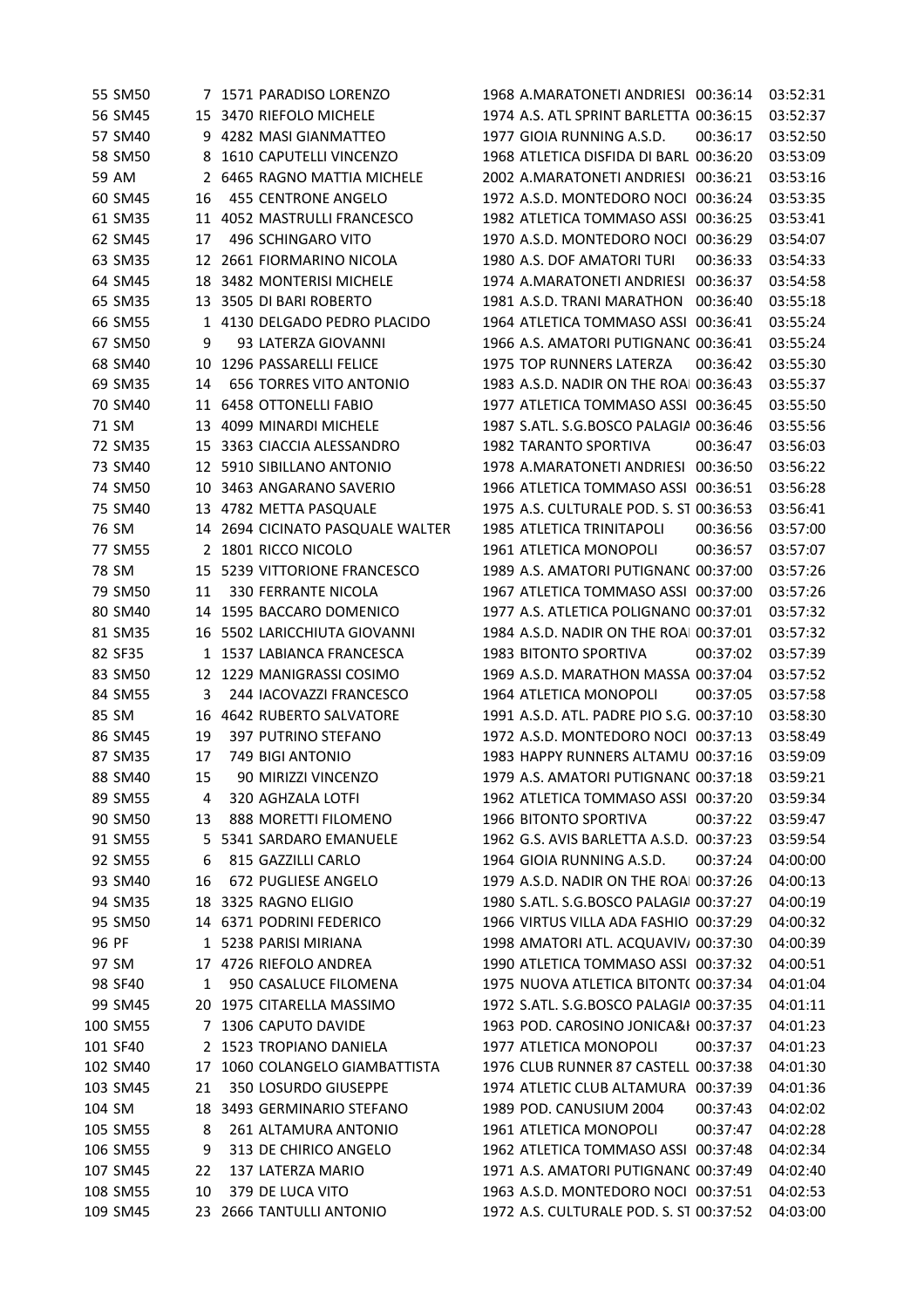110 SM55 11 2040 CAMPO ANGELO 1964 POD. CAROSINO JONICA&H 00:37:54 04:03:13 111 SM35 19 2567 DIAFERIA LUIGI 1982 ATLETICA TOMMASO ASSI 00:37:55 04:03:19 SM50 15 116 DEROBERTIS GIOVANNI 1968 A.S. AMATORI PUTIGNANO00:38:01 04:03:57 113 SM60 1 337 PALUMBO VINCENZO 1959 ATLETICA TOMMASO ASSI 00:38:03 04:04:10 114 SM45 24 334 RUFFO GIOVANNI 1970 ATLETICA TOMMASO ASSI 00:38:10 04:04:55 SM45 25 3365 DI CASTRI GERARDO 1970 TARANTO SPORTIVA 00:38:11 04:05:02 SM45 26 252 COLELLI LEONARDO 1972 ATLETICA MONOPOLI 00:38:11 04:05:02 SM50 16 2718 CARDILLO GIUSEPPE 1968 ATLETICA PALAZZO 00:38:11 04:05:02 SM 19 604 DE MUSSO GIULIO VITO 1990 FREE RUNNERS MOLFETTA 00:38:14 04:05:21 SF40 3 5325 PISCOPO LUANA CHIARA 1979 DREAM TEAM BARI 00:38:16 04:05:34 120 SM45 27 4410 LORIZZO ONOFRIO 1973 ATLETICA TOMMASO ASSI 00:38:17 04:05:40 121 SM45 28 1131 LIUZZI DONATO 1971 S.ATL. S.G.BOSCO PALAGIA 00:38:18 04:05:47 SM50 17 2685 PIAZZOLLA SALVATORE 1967 MARGHERITA DI SAVOIA RUNNERS 00:38:18 04:05:47 SM50 18 767 RIZZOTTI MICHELE 1968 HAPPY RUNNERS ALTAMURA00:38:19 04:05:53 124 JM 3 2839 CASTRONOVI GIUSEPPE 2000 S.ATL. S.G.BOSCO PALAGIA 00:38:21 04:06:06 SF45 1 108 LAVARRA MARA 1972 A.S. AMATORI PUTIGNANO00:38:22 04:06:12 126 PM 1 2731 MIANI NICO 1997 S.ATL. S.G.BOSCO PALAGIA 00:38:23 04:06:19 SM55 12 1026 MANCANO CESARE 1962 ATLETICA TRINITAPOLI 00:38:24 04:06:25 SM35 20 138 VALENZANO DOMENICO 1980 A.S. AMATORI PUTIGNANO00:38:25 04:06:31 SF40 4 862 BRUDAGLIO MARILENA 1976 ATLETICA TOMMASO ASSI TRANI 00:38:26 04:06:38 SM45 29 3477 CIOCE FRANCESCO 1974 A.S. QUELLI DELLA PINETA 00:38:28 04:06:51 131 SM35 21 336 MANNATRIZIO CLAUDIO 1982 ATLETICA TOMMASO ASSI 00:38:31 04:07:10 132 SM40 18 1710 SILVANO PAOLO 1975 HAPPY RUNNERS ALTAMU 00:38:31 04:07:10 133 SM45 30 668 LOSAVIO NICOLA 1972 A.S.D. NADIR ON THE ROAI 00:38:32 04:07:16 SM 20 2620 PONTRELLI ANTONIO 1991 ATLETICA ADELFIA 00:38:35 04:07:36 SM50 19 2581 LOPETUSO RICCARDO 1968 A.MARATONETI ANDRIESI 00:38:38 04:07:55 136 SM45 31 4241 DIGIORGIO GIUSEPPE 1974 A.S. CULTURALE POD. S. ST 00:38:39 04:08:01 SM55 13 507 TORTORA FRANCESCO 1962 A.MARATONETI ANDRIESI 00:38:41 04:08:14 SF40 5 3491 DI TACCHIO ROSA 1976 A.MARATONETI ANDRIESI 00:38:41 04:08:14 SM55 14 248 GALLIZIA PAOLO 1960 ATLETICA MONOPOLI 00:38:42 04:08:21 SM40 19 5337 PICCOLO PASQUALE 1975 AMICI DEL CAMMINO BARLETTA 00:38:45 04:08:40 SM50 20 3455 GIMMI PAOLANTONIO 1968 ATLETICA MONOPOLI 00:38:46 04:08:46 SM40 20 135 DAPRILE VITO SILVANO 1979 A.S. AMATORI PUTIGNANO00:38:51 04:09:18 SM55 15 181 GROSSI NICOLA 1964 ATLETICA PRO CANOSA 00:38:56 04:09:50 SF35 2 589 IANIA SILVANA 1983 FREE RUNNERS MOLFETTA 00:39:01 04:10:22 SM50 21 611 GADALETA COSMO 1968 FREE RUNNERS MOLFETTA 00:39:02 04:10:29 SM55 16 3735 GASBARRO MARIO 1963 I PODISTI DI CAPITANATA 00:39:05 04:10:48 SF 1 391 RITI FRANCESCA 1988 A.S.D. MONTEDORO NOCI 00:39:07 04:11:01 SM40 21 881 BRUNO GIUSEPPE 1975 BITONTO SPORTIVA 00:39:07 04:11:01 149 SM35 22 3535 PAPARELLA GIUSEPPE 1983 ATLETICA DISFIDA DI BARLI 00:39:09 04:11:14 150 SM55 17 321 PELLEGRINO DOMENICO 1964 ATLETICA TOMMASO ASSI 00:39:10 04:11:20 SM45 32 488 NOTARNICOLA FRANCESCO 1972 A.S.D. MONTEDORO NOCI 00:39:11 04:11:27 SM40 22 361 DAMBROSIO DONATO 1978 ATLETIC CLUB ALTAMURA 00:39:12 04:11:33 153 SM45 33 2562 CORALLO ANTONIO 1972 ATLETICA TOMMASO ASSI 00:39:13 04:11:39 SM40 23 2582 LOSITO PAOLO 1976 A.MARATONETI ANDRIESI 00:39:14 04:11:46 155 SM50 22 5500 MASTRANGELO MASSIMO 1969 A.S.D. NADIR ON THE ROAL 00:39:16 04:11:59 SM50 23 509 D'AMBROSIO ANTONIO 1968 A.MARATONETI ANDRIESI 00:39:20 04:12:24 SM 21 6457 GENSANO SIMONE 1991 ATLETICA PRO CANOSA 00:39:21 04:12:31 SM45 34 1664 INCHINGOLO GIACINTO 1971 BARLETTA SPORTIVA 00:39:24 04:12:50 SM40 24 6462 D'AMORE MICHELE 1975 A.MARATONETI ANDRIESI 00:39:24 04:12:50 SM35 23 1208 NICOLETTI LEONARDO 1981 A.S.D. MARATHON MASSAFRA00:39:25 04:12:56 161 SM55 18 1695 VAVALLE VALTER 1964 A.S.D. NADIR ON THE ROAL 00:39:27 04:13:09 SM45 35 295 PAOLILLO ANTONIO 1972 ATLETICA TOMMASO ASSI TRANI 00:39:29 04:13:22 SM50 24 2633 DELCARMINE FRANCESCO 1968 BARLETTA SPORTIVA 00:39:29 04:13:22 164 SF40 667 DONGHIA ORNELLA 1976 A.S.D. NADIR ON THE ROAI 00:39:31 04:13:35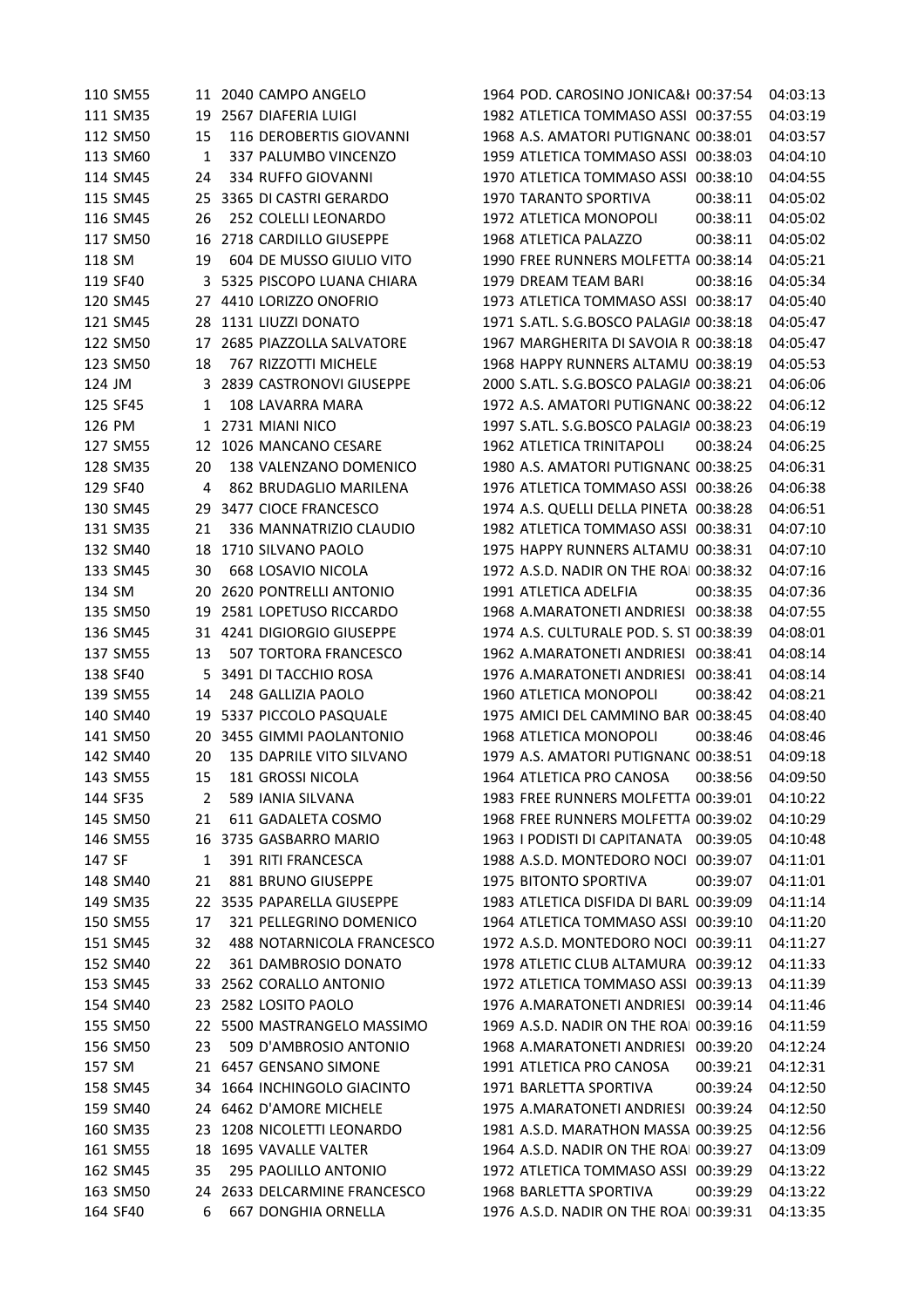166 SM50 26 527 MONTEMURRO CIRO 1969 A.S. DOF AMATORI TURI 00:39:32 04:13:41 167 SM45 36 2668 ZIRO SALVATORE 1970 A.S. CULTURALE POD. S. ST 00:39:33 04:13:48 168 SM60 2 1568 SIFANNO GAETANO 1955 A.S. QUELLI DELLA PINETA 00:39:34 04:13:54 169 SM50 27 3480 CASAFINA GENNARO 1969 A.MARATONETI ANDRIESI 00:39:35 04:14:01 170 SM55 19 952 TULLO GIOVANNI 1962 NUOVA ATLETICA BITONTO00:39:37 04:14:13 171 SM65 2 418 ATTOLICO GIUSEPPE 1951 A.S.D. MONTEDORO NOCI 00:39:38 04:14:20 172 SM50 28 123 GIANNANDREA ROBERTO 1965 A.S. AMATORI PUTIGNANC 00:39:39 04:14:26 173 SM35 24 4124 MACINA GIUSEPPE 1981 A.S.D. AMICI STRADA DEL 100:39:39 04:14:26 174 SM45 37 3707 TESSE LEONARDO 1974 AMICI DEL CAMMINO BARLETTA 00:39:41 04:14:39 175 SM40 25 3768 DI BITONTO SAVINO 1975 ATLETICA TRINITAPOLI 00:39:42 04:14:46 176 AM 3 6460 RICCHITELLI FRANCESCO 2003 ATL. ADEN EXPRIVIA MOLFETTA 00:39:42 04:14:46 177 SM45 38 5476 NATALE MICHELE 1974 A.S. DOF AMATORI TURI 00:39:43 04:14:52 178 SM45 39 3462 VINO GIANCARLO 1973 ATLETICA TOMMASO ASSI 00:39:47 04:15:18 179 SM45 40 1448 DE'CATALDO VITO 1971 A.S. AMATORI PUTIGNANO00:39:48 04:15:24 180 SM55 20 200 CAPORALE COSIMO DAMIANO 1963 ATLETICA PRO CANOSA 00:39:48 04:15:24 181 SM50 29 1066 DI PIPPA MAURIZIO 1969 CLUB RUNNER 87 CASTELL 00:39:48 04:15:24 182 SM40 26 4238 DI BIASE RUGGIERO 1975 G.S. ATL. SAN FERDINANDO00:39:50 04:15:37 183 SM45 41 699 VALENTINI DOMENICO 1974 A.S.D. NADIR ON THE ROAI 00:39:51 04:15:43 184 SM35 25 4454 MIOLLI NICOLA 1981 A.S.D. TRANI MARATHON 00:39:52 04:15:50 185 SM50 30 421 PALMIERI PASQUALE 1968 A.S.D. MONTEDORO NOCI 00:39:52 04:15:50 186 SM50 31 109 DALENA DOMENICO 1967 A.S. AMATORI PUTIGNANC 00:39:53 04:15:56 187 SM45 42 679 DELFINE ROBERTO 1973 A.S.D. NADIR ON THE ROAL 00:39:55 04:16:09 188 SM45 43 290 BOTTA DOMENICO 1971 ATLETICA TOMMASO ASSI 00:39:56 04:16:15 189 SM55 21 2551 PASTORE GIUSEPPE 1960 ATLETICA PRO CANOSA 00:39:58 04:16:28 190 SM45 44 1242 PIZZARELLI VINCENZO 1974 A.S.D. MARATHON MASSAFRA00:39:58 04:16:28 191 SM40 27 6468 PREZIOSO MICHELE 1979 A.S. DOF AMATORI TURI 00:40:03 04:17:00 192 SM50 32 327 VENTURA PASQUALE 1968 ATLETICA TOMMASO ASSI 00:40:05 04:17:13 193 SM40 28 303 MARINARO DOMENICO 1979 ATLETICA TOMMASO ASSI 00:40:05 04:17:13 194 SF40 7 265 GIAMPAOLO STELLA 1979 ATLETICA MONOPOLI 00:40:05 04:17:13 195 SM45 45 274 CISTULLI GIACOMO 1974 ATLETICA MONOPOLI 00:40:07 04:17:26 196 SM55 22 716 DAPRILE VITO MAURO 1964 A.S.D. NADIR ON THE ROAI 00:40:08 04:17:32 197 SM60 3 2549 BALDASSARRE FRANCESCO 1957 ATLETICA PRO CANOSA 00:40:10 04:17:45 198 SM40 29 1534 VALENTE ALESSANDRO 1976 ATLETICA TOMMASO ASSI TRANI 00:40:11 04:17:52 199 SM50 33 1660 CASCELLA VINCENZO 1969 BARLETTA SPORTIVA 00:40:13 04:18:04 200 SM35 26 690 MASTRANGELO GIANFRANCO 1980 A.S.D. NADIR ON THE ROAI 00:40:15 04:18:17 201 SM55 23 1057 CARRIERO CARMELO 1962 CLUB RUNNER 87 CASTELL 00:40:16 04:18:24 202 SM45 46 519 LAERA FRANCO 1970 A.S. DOF AMATORI TURI 00:40:16 04:18:24 203 SM45 47 1526 CORRIERI MAURIZIO 1972 ATLETICA TOMMASO ASSI 00:40:17 04:18:30 204 SF45 2 2936 FERRANTE NICOLETTA 1970 ATLETICA TOMMASO ASSI 00:40:23 04:19:09 205 SM50 34 698 MEZZAPESA MICHELANGELO 1968 A.S.D. NADIR ON THE ROAI 00:40:23 04:19:09 206 SM60 4 518 PAULICELLI VINCENZO 1956 ATLETICA PRO CANOSA 00:40:23 04:19:09 207 SM50 35 2263 TRAVISANI GIACOMO 1966 ATLETICA TOMMASO ASSI TRANI 00:40:24 04:19:15 208 SM50 36 6484 ZIRO GIUSEPPE 1965 A.S. CULTURALE POD. S. ST 00:40:24 04:19:15 209 SM50 37 5588 SCORPATI REMO 1965 S.ATL. S.G.BOSCO PALAGIA 00:40:25 04:19:21 210 SM40 30 5231 COPPOLA ANTONIO 1976 A.S.D. ATLETICA BITRITTO 00:40:26 04:19:28 211 SM55 24 5279 SINISI LORENZO 1964 A.MARATONETI ANDRIESI 00:40:26 04:19:28 212 SM 22 6388 GUGLIELMI GIOVANNI 1995 ATLETICA MONOPOLI 00:40:27 04:19:34 213 SM40 31 4795 BASSI EMANUELE 1979 ATLETICA TOMMASO ASSI 00:40:27 04:19:34 214 SM50 38 5769 LADISA NICOLA 1968 A.S. DOF AMATORI TURI 00:40:28 04:19:41 215 SM 23 606 DE ROBERTIS DANILO 1995 FREE RUNNERS MOLFETTA 00:40:28 04:19:41 216 SM50 39 5240 AMORUSO NICOLA 1965 A.S.D. AMICI STRADA DEL 100:40:28 04:19:41 217 SM40 32 198 PACIOLLA MARIO 1978 ATLETICA PRO CANOSA 00:40:33 04:20:13 218 SF45 3 2112 BARBIERI CASSANDRA 1974 A.A.'E. MANZARI' CASAMA 00:40:33 04:20:13 219 SM50 40 1569 MANSI SAVINO 1965 A.MARATONETI ANDRIESI 00:40:35 04:20:26

165 SM50 25 316 DI TOMA DOMENICO 1967 ATLETICA TOMMASO ASSI 00:39:31 04:13:35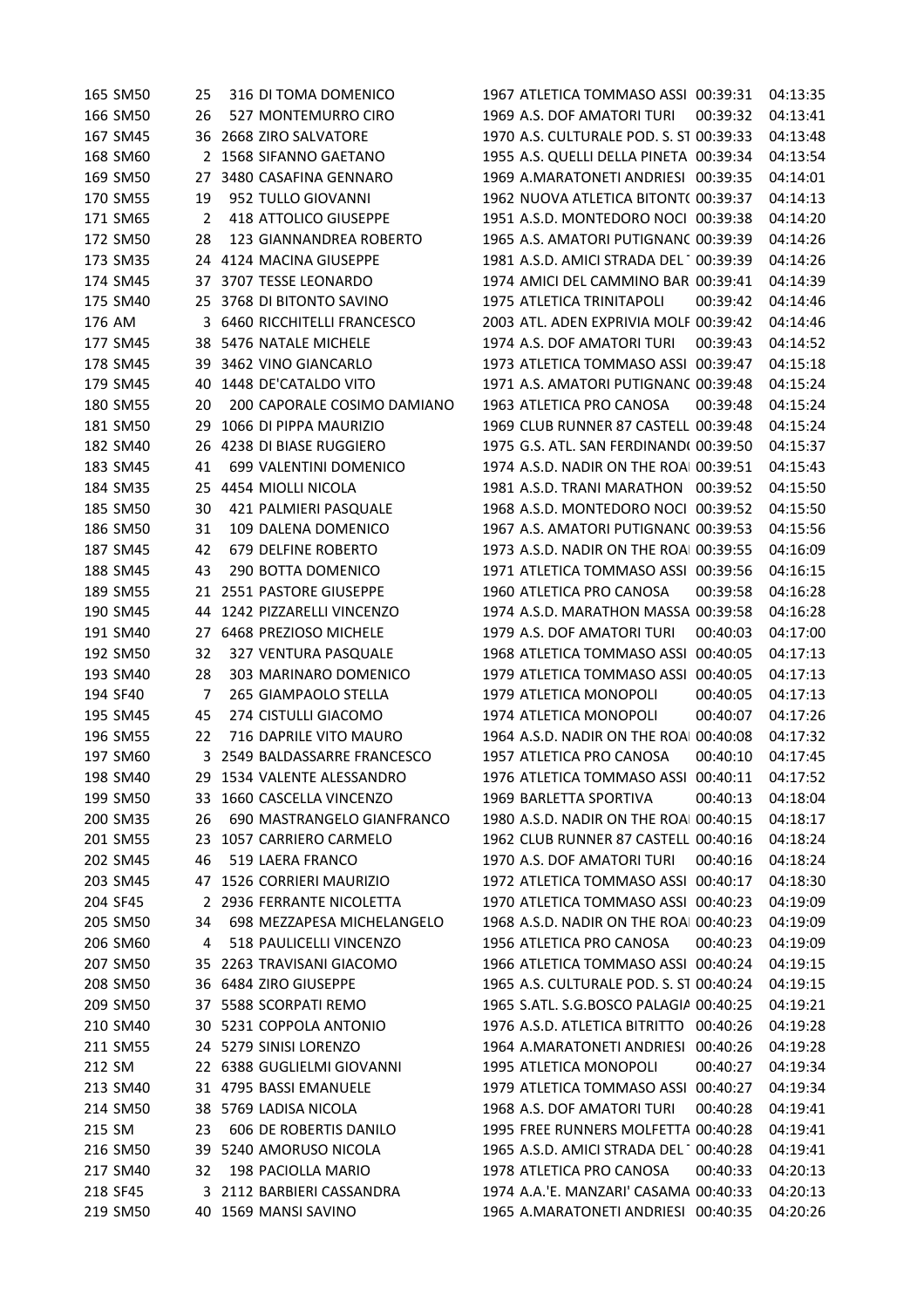220 SM35 27 92 ROMANAZZI DOMENICO 1983 A.S. AMATORI PUTIGNANC 00:40:36 04:20:32 221 SM50 41 6456 DINIELLI PIETRO 1966 AMATORI ATL. ACQUAVIVA00:40:36 04:20:32 222 SM50 42 211 SANTORO DOMENICO 1967 G.S.ATLETICA AMATORI CC 00:40:39 04:20:51 223 SM55 25 2569 RIEFOLO LUIGI 1962 ATLETICA TOMMASO ASSI 00:40:40 04:20:58 224 SM50 43 1025 CARRER LIVIO 1968 ATLETICA TRINITAPOLI 00:40:41 04:21:04 225 SM35 28 2589 MORRA SALVATORE 1984 POD. CANUSIUM 2004 00:40:44 04:21:23 226 AF 1 951 COVIELLO ANGELICA 2002 NUOVA ATLETICA BITONTO00:40:45 04:21:30 227 SM45 48 3176 CARAMIA MICHELE 1970 A.S.D. NADIR ON THE ROAI 00:40:49 04:21:56 228 SM45 49 3526 SASSI SALVATORE 1971 MARATHON CLUB MINERV 00:40:50 04:22:02 229 PM 2 189 TOMASELLI VITO ANDREA 1999 ATLETICA PRO CANOSA 00:40:51 04:22:08 230 SM55 26 187 CARUCCI PIETRO 1963 ATLETICA PRO CANOSA 00:40:51 04:22:08 231 SM45 50 188 PARISI PASQUALE 1971 ATLETICA PRO CANOSA 00:40:51 04:22:08 232 SM35 29 700 ELBA FILIPPO 1980 A.S.D. NADIR ON THE ROAI 00:40:52 04:22:15 233 SM50 44 4576 BONVINO COSIMO 1968 PUGLIA MARATHON 00:40:52 04:22:15 234 SM40 33 2682 TATULLO ALESSANDRO 1977 MARGHERITA DI SAVOIA R 00:40:54 04:22:28 235 SM40 34 172 SORRENTI ALESSANDRO 1978 ATLETICA PRO CANOSA 00:40:55 04:22:34 236 SM40 35 2667 ABATINO ADOLFO 1979 A.S. CULTURALE POD. S. ST 00:40:56 04:22:40 237 SM50 45 652 NETTI VINCENZO 1966 A.S.D. NADIR ON THE ROAI 00:40:58 04:22:53 238 SM40 36 193 SCOLLETTA MICHELE 1975 ATLETICA PRO CANOSA 00:40:59 04:23:00 239 SM40 37 744 GIANNULLI MASSIMO 1975 HAPPY RUNNERS ALTAMURA00:41:02 04:23:19 240 SM45 51 1429 PINTO LORENZO 1974 A.S. ATLETICA CASTELLANA 00:41:03 04:23:25 241 SM45 52 1517 GALANTO GIANCARLO 1974 ATLETICA MONOPOLI 00:41:05 04:23:38 242 SM65 3 1135 BRUNO FRANCO 1950 S.ATL. S.G.BOSCO PALAGIA 00:41:05 04:23:38 243 SM40 38 3784 PASTORE VITO 1976 S.ATL. S.G.BOSCO PALAGIA 00:41:07 04:23:51 244 SM50 46 5496 ANDREASSI MARIO 1969 A.S.D. AGORA' 00:41:09 04:24:04 245 SM40 39 649 CACCIAPAGLIA ANGELO 1979 A.S.D. NADIR ON THE ROAI 00:41:10 04:24:10 246 SM 24 6253 RICCARDI ANDREA 1985 BIO AMBRA NEW AGE 00:41:10 04:24:10 247 SM40 40 5319 GIODICE PIETRO 1978 A.S.D. NADIR ON THE ROAL 00:41:15 04:24:42 248 SM50 47 2523 MOLENDINI ALFREDO 1967 TARANTO SPORTIVA 00:41:16 04:24:49 249 SM50 48 4725 STORELLI MAURO 1967 ATLETICA TOMMASO ASSI 00:41:19 04:25:08 250 SM55 27 2011 CAPOROSSO ALESSANDRO 1962 A.S.D. MARATHON MASSAFRA00:41:20 04:25:14 251 SM40 42 1639 GERMINARIO NICOLA 1977 FREE RUNNERS MOLFETTA 00:41:21 04:25:21 252 SM40 41 4459 AMATO FABRIZIO 1975 A.S.D. TRANI MARATHON 00:41:21 04:25:21 253 SM50 49 453 CAMPOBASSO VITO PASQUALE A 1967 A.S.D. MONTEDORO NOCI 00:41:23 04:25:34 254 SM70 1 643 PERAGINE ANTONIO 1947 PEDONE-RICCARDI BISCEGLIE00:41:24 04:25:40 255 SM 25 390 ARMENISE ALBERTO 1988 A.S.D. MONTEDORO NOCI 00:41:25 04:25:47 256 SM70 2 836 INDELLICATI VINCENZO 1946 GIOIA RUNNING A.S.D. 00:41:25 04:25:47 257 SM55 28 220 DE PALMA PIERO 1961 G.S.ATLETICA AMATORI CC 00:41:28 04:26:06 258 SM40 43 5241 CASSANO GIANLUCA 1977 A.S.D. AMICI STRADA DEL 100:41:30 04:26:19 259 SM 26 4377 DE GIOSA ALESSANDRO 1990 A.S.D. AMICI STRADA DEL 1 00:41:31 04:26:25 260 SF40 8 3160 VALERIO MARIA ROSA 1977 A.S. QUELLI DELLA PINETA 00:41:33 04:26:38 261 SM50 50 1281 CANCELLIERI ANTONINO 1969 TARANTO SPORTIVA 00:41:35 04:26:51 262 SM40 44 733 POPOLIZIO RAFFAELE 1975 HAPPY RUNNERS ALTAMURA00:41:36 04:26:57 263 SM60 5 1384 DIBISCEGLIA GIUSEPPE 1955 A.S. CULTURALE POD. S. ST 00:41:38 04:27:10 264 SF45 4 631 LAMACCHIA TIZIANA 1970 LA PIETRA 00:41:40 04:27:23 265 SM45 53 5320 LARUCCIA MICHELE 1972 A.S.D. NADIR ON THE ROAI 00:41:41 04:27:29 266 SM40 45 1069 ROCHIRA ANGELO 1976 CLUB RUNNER 87 CASTELL 00:41:45 04:27:55 267 SM40 46 408 NOTARNICOLA GIUSEPPE 1976 A.S.D. MONTEDORO NOCI 00:41:49 04:28:21 268 SM45 54 1641 LA TEGOLA VINCENZO 1973 FREE RUNNERS MOLFETTA 00:41:50 04:28:27 269 SM45 55 1979 LAVARRA ANTONIO 1972 S.ATL. S.G.BOSCO PALAGIANELLO 00:41:51 04:28:33 270 SM40 47 285 COLELLA VITO 1975 ATLETICA MONOPOLI 00:41:52 04:28:40 271 SM55 29 311 ALTIERI ANTONIO 1963 ATLETICA TOMMASO ASSI 00:41:53 04:28:46 272 SM45 56 3708 BRUNO ANGELO MICHELE 1970 G.S. AVIS BARLETTA A.S.D. 00:41:54 04:28:53 273 SM50 51 3987 ZERMO COSIMO DAMIANO 1968 HAPPY RUNNERS ALTAMU 00:41:57 04:29:12 274 SM45 57 786 DI RELLA GRAZIANO 1972 DREAM TEAM BARI 00:41:59 04:29:25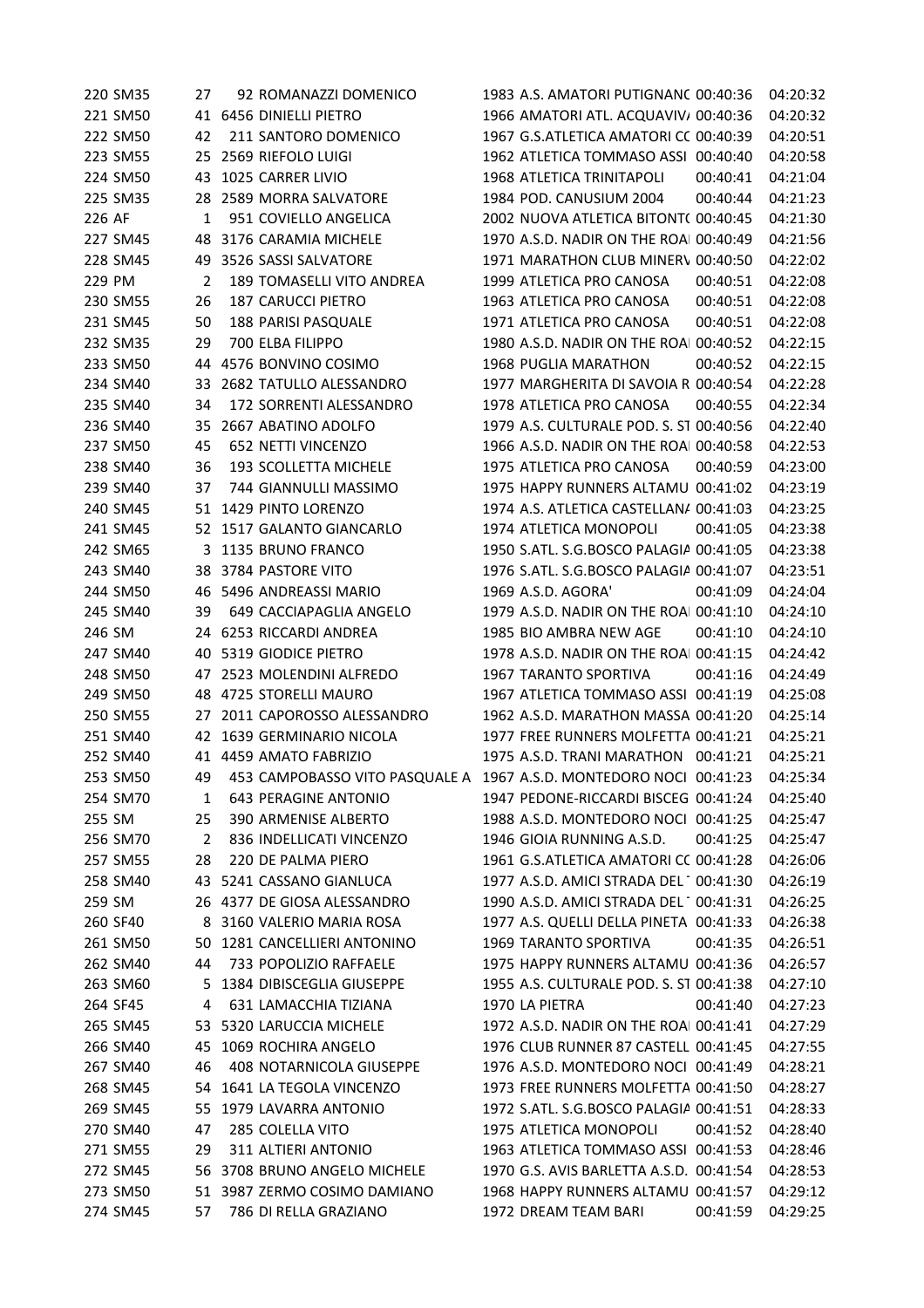|        | 275 SM60 | 6        | 450 FUSILLO ANTONIO               | 1959 A.S.D. MONTEDORO NOCI 00:42:01     |          | 04:29:38 |
|--------|----------|----------|-----------------------------------|-----------------------------------------|----------|----------|
|        | 276 SM40 | 48       | 215 MASCIAVE' CATALDO             | 1978 G.S.ATLETICA AMATORI CC 00:42:02   |          | 04:29:44 |
|        | 277 SF45 | 5        | <b>676 SIMONE RITA</b>            | 1973 A.S.D. NADIR ON THE ROAI 00:42:03  |          | 04:29:50 |
|        | 278 SM45 |          | 58 3718 SPECCHIO ANGELO           | 1971 A.S. CULTURALE POD. S. ST 00:42:05 |          | 04:30:03 |
|        | 279 SM45 | 59       | 4888 ZINGARELLI FRANCESCO         | 1973 ATLETICA TOMMASO ASSI 00:42:05     |          | 04:30:03 |
|        | 280 SM55 | 30       | 1219 MASTRONUZZI GIROLAMO         | 1964 A.S.D. MARATHON MASSA 00:42:06     |          | 04:30:10 |
|        | 281 SM45 | 60       | 6354 GATTI SAVERIO                | 1974 A.S. DOF AMATORI TURI              | 00:42:07 | 04:30:16 |
|        | 282 SM45 | 61       | 1077 EPIFANI FRANCESCO            | 1971 CLUB RUNNER 87 CASTELL 00:42:08    |          | 04:30:22 |
|        | 283 SM50 | 52       | 1441 BIASI GIUSEPPE               | 1968 A.S. AMATORI PUTIGNANC 00:42:11    |          | 04:30:42 |
|        | 284 SM45 | 62       | 362 COLONNA DONATO                | 1971 ATLETIC CLUB ALTAMURA 00:42:12     |          | 04:30:48 |
|        | 285 SM65 |          | 4 4445 D'AMATO TOMMASO            | 1953 A.MARATONETI ANDRIESI 00:42:13     |          | 04:30:55 |
|        | 286 SM45 |          | 63 1527 DI GESO VITO              | 1970 ATLETICA TOMMASO ASSI 00:42:14     |          | 04:31:01 |
|        | 287 SF40 | 9        | 3848 DE PINTO MARICA              | 1979 ATLETICA TOMMASO ASSI 00:42:16     |          | 04:31:14 |
|        | 288 SM45 | 64       | 2842 GENTILE LEONARDO             | 1973 S.ATL. S.G.BOSCO PALAGIA 00:42:17  |          | 04:31:20 |
|        | 289 SM45 | 65       | 296 RIEFOLO MICHELE               | 1974 ATLETICA TOMMASO ASSI 00:42:19     |          | 04:31:33 |
|        | 290 SM50 | 53       | 689 CAMPANELLA GIOVANNI           | 1966 A.S.D. NADIR ON THE ROAI 00:42:20  |          | 04:31:39 |
|        | 291 SM55 | 31       | 3973 BATTISTA COSIMO              | 1964 TARANTO SPORTIVA                   | 00:42:21 | 04:31:46 |
|        | 292 SM40 | 49       | 3604 AZZOLLINI MICHELE            | 1976 BARLETTA SPORTIVA                  | 00:42:24 | 04:32:05 |
|        | 293 SM40 | 50       | 3117 ANTONANTE NICOLA             | 1976 IKKOS ATLETI TARANTO A. ! 00:42:24 |          | 04:32:05 |
|        | 294 SF50 | 1        | 301 BOTTA VALENTINA               | 1965 ATLETICA TOMMASO ASSI 00:42:25     |          | 04:32:12 |
|        | 295 SM35 | 30       | 393 D'ANDRIA FRANCESCO            | 1981 A.S.D. MONTEDORO NOCI 00:42:26     |          | 04:32:18 |
|        | 296 SM50 | 54       | 816 VENTIMIGLIA CARMELO           | 1965 GIOIA RUNNING A.S.D.               | 00:42:27 | 04:32:24 |
|        | 297 SF35 | 3        | 514 PARADISO ALTOMARE             | 1982 A.MARATONETI ANDRIESI 00:42:30     |          | 04:32:44 |
|        | 298 SM50 | 55       | 832 ROBERTO ANGELO                | 1968 GIOIA RUNNING A.S.D.               | 00:42:32 | 04:32:56 |
|        | 299 SM50 | 56       | 719 CACCIOPPOLI PAOLO VINCENZO    | 1966 A.S.D. NADIR ON THE ROAI 00:42:34  |          | 04:33:09 |
| 300 SM |          | 27       | 684 MASTRANGELO LORENZO DOMEI     | 1986 A.S.D. NADIR ON THE ROAI 00:42:37  |          | 04:33:29 |
|        | 301 SM40 | 51       | 292 LEUCI ROBERTO                 | 1978 ATLETICA TOMMASO ASSI 00:42:37     |          | 04:33:29 |
|        | 302 SM40 | 52       | 84 PUGLIESE ANGELO                | 1975 A.S. AMATORI PUTIGNANC 00:42:42    |          | 04:34:01 |
|        | 303 SM50 | 57       | <b>86 LIPPOLIS GIAMMICHELE</b>    | 1966 A.S. AMATORI PUTIGNANC 00:42:44    |          | 04:34:13 |
|        | 304 SM50 | 58       | 3096 SCOCCIA MARCO                | 1969 S.ATL. S.G.BOSCO PALAGIA 00:42:45  |          | 04:34:20 |
|        | 305 SM45 | 66       | 166 D'ALESSANDRO SABINO           | 1971 ATLETICA PRO CANOSA                | 00:42:46 | 04:34:26 |
|        | 306 SM45 | 67       | 1141 CASTRONOVI FRANCESCO         | 1970 S.ATL. S.G.BOSCO PALAGIA 00:42:46  |          | 04:34:26 |
|        | 307 SM50 |          | 59 4798 PETRUZZELLI FRANCESCO     | 1967 A.MARATONETI ANDRIESI 00:42:47     |          | 04:34:33 |
|        | 308 SM45 |          | 68 3503 FABIANO GIANFRANCO        | 1973 A.S.D. TRANI MARATHON 00:42:48     |          | 04:34:39 |
|        | 309 SM50 | 60       | <b>709 SBIROLI VITO</b>           | 1969 A.S.D. NADIR ON THE ROAI 00:42:50  |          | 04:34:52 |
|        | 310 SM50 |          | 61 5322 PACE DANIELE              | 1968 A.S.D. NADIR ON THE ROAI 00:42:52  |          | 04:35:05 |
|        | 311 SM45 |          | 69 4376 SCAGLIOSO CARLO           | 1971 A.S.D. AMICI STRADA DEL 100:42:53  |          | 04:35:11 |
|        | 312 SF45 | 6        | 329 STARACE PIA                   | 1972 ATLETICA TOMMASO ASSI 00:42:54     |          | 04:35:18 |
|        | 313 SM40 | 53       | 6413 PATRUNO GIOVANNI             | 1975 A.S.D. BISCEGLIE RUNNING 00:42:57  |          | 04:35:37 |
|        | 314 SM50 | 62       | 4257 LANDRISCINA GIANFRANCO PIO   | 1969 BARLETTA SPORTIVA                  | 00:43:01 | 04:36:03 |
|        | 315 SM35 | 31       | 5952 LATTANZIO GIOVANNI           | 1980 G.S. AVIS BARLETTA A.S.D. 00:43:02 |          | 04:36:09 |
|        | 316 SM65 | 5        | 256 PASSIATORE FRANCO             | 1954 ATLETICA MONOPOLI                  | 00:43:04 | 04:36:22 |
|        | 317 SM55 | 32       | <b>139 MARCHITELLI VITO SANTE</b> | 1961 A.S. AMATORI PUTIGNANC 00:43:05    |          | 04:36:28 |
|        | 318 SM45 | 70       | 294 BASSI LEONARDO                | 1973 ATLETICA TOMMASO ASSI 00:43:06     |          | 04:36:35 |
|        |          |          | 5499 NICOLAMARINO TOMMASO         | 1989 BARLETTA SPORTIVA                  | 00:43:11 |          |
| 319 SM |          | 28<br>33 | 570 GADALETA VINCENZO             | 1962 ATLETICA DISFIDA DI BARL 00:43:13  |          | 04:37:07 |
|        | 320 SM55 |          |                                   |                                         |          | 04:37:20 |
|        | 321 SM55 | 34       | 590 SCARDIGNO SERGIO              | 1961 FREE RUNNERS MOLFETTA 00:43:14     |          | 04:37:26 |
|        | 322 SM55 | 35       | 5261 MARZOLLA STEFANO             | 1964 ATLETICA MONOPOLI                  | 00:43:15 | 04:37:32 |
|        | 323 SM50 | 63       | 1471 VALENTINI LORENZO            | 1969 A.S. AMATORI PUTIGNANC 00:43:17    |          | 04:37:45 |
| 324 SF |          | 2        | 603 PUMMER EMOKE CSILLA           | 1986 FREE RUNNERS MOLFETTA 00:43:17     |          | 04:37:45 |
|        | 325 SM60 | 7        | 1230 SALVI COSIMO ANTONIO         | 1957 A.S.D. MARATHON MASSA 00:43:17     |          | 04:37:45 |
|        | 326 SM35 |          | 32 4165 DE GREGORIO EMILIO        | <b>1981 BITONTO SPORTIVA</b>            | 00:43:17 | 04:37:45 |
|        | 327 SM45 | 71       | 407 ABBRESCIA LUIGI               | 1972 A.S.D. MONTEDORO NOCI 00:43:18     |          | 04:37:52 |
|        | 328 SM45 |          | 72 1210 CAUTELA CARMELO           | 1970 A.S.D. MARATHON MASSA 00:43:19     |          | 04:37:58 |
|        | 329 SM50 |          | 64 1483 FARFALLA MASSIMO ANTONIO  | 1966 ATLETICA PRO CANOSA                | 00:43:22 | 04:38:17 |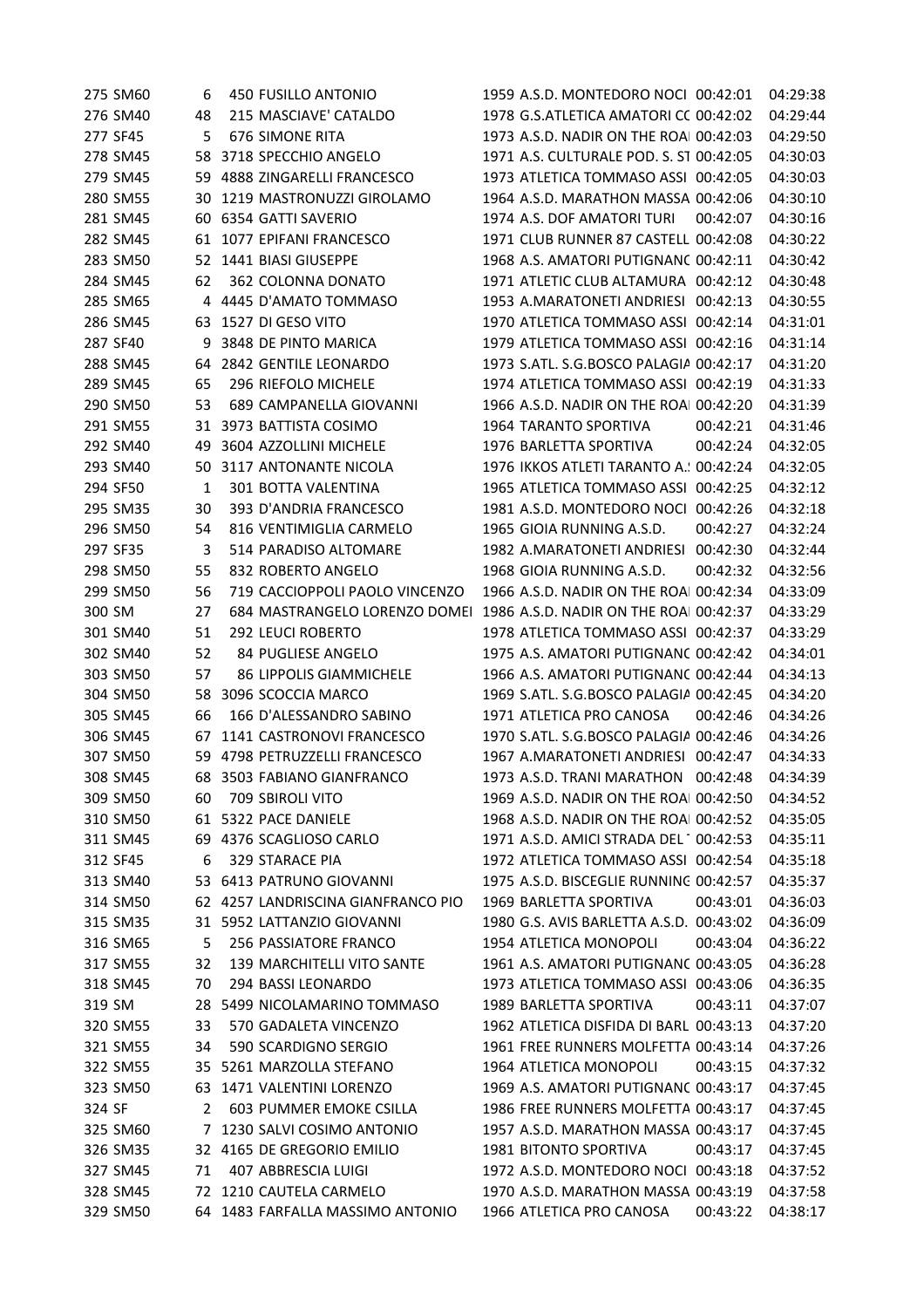| 330 SM40 |    | 54 6216 PISTILLI ALFONSO          | 1978 ATLETICA PRO CANOSA                | 00:43:23 | 04:38:24 |
|----------|----|-----------------------------------|-----------------------------------------|----------|----------|
| 331 SM50 | 65 | 1127 POMELLA ANTONIO              | 1969 S.ATL. S.G.BOSCO PALAGIA 00:43:24  |          | 04:38:30 |
| 332 SM50 | 66 | 505 LOVAGLIO FRANCESCO            | 1966 A.MARATONETI ANDRIESI 00:43:26     |          | 04:38:43 |
| 333 SM45 |    | 73 4549 DIGESU' LUCA              | 1970 HAPPY RUNNERS ALTAMU 00:43:27      |          | 04:38:49 |
| 334 SF50 | 2  | 475 RAMUNNO NICOLETTA             | 1969 A.S.D. MONTEDORO NOCI 00:43:28     |          | 04:38:56 |
| 335 SM55 |    | 37 6470 SPINETO LUIGI             | 1964 MARATHON CLUB MINERV 00:43:32      |          | 04:39:21 |
| 336 SM55 |    | 36 4742 LETTINI GIUSEPPE          | 1964 MARATHON CLUB MINERV 00:43:32      |          | 04:39:21 |
| 337 SM70 | 3  | 5975 GUIDO COSIMO                 | 1949 A.S. ACTION RUNNING MC 00:43:33    |          | 04:39:28 |
| 338 SM50 | 67 | 1455 GENTILE VINCENZO MASSIMILIAN | 1968 A.S. AMATORI PUTIGNANC 00:43:37    |          | 04:39:54 |
| 339 SM50 | 68 | 6077 MIANULLI GIUSEPPE            | 1965 S.ATL. S.G.BOSCO PALAGIA 00:43:41  |          | 04:40:19 |
| 340 SM65 | 6  | 6177 DE GIRARDIS MODESTO          | 1950 ATLETICA MONOPOLI                  | 00:43:44 | 04:40:39 |
| 341 SF45 | 7  | 276 VINCIGUERRA ANGELA            | 1970 ATLETICA MONOPOLI                  | 00:43:44 | 04:40:39 |
| 342 SF55 | 1  | 190 DE CORATO GRAZIA              | 1961 ATLETICA PRO CANOSA                | 00:43:45 | 04:40:45 |
| 343 SM60 | 8  | 3492 LISO FABRIZIO                | 1958 A.MARATONETI ANDRIESI 00:43:46     |          | 04:40:51 |
| 344 SM45 | 74 | 1643 MASTROFILIPPO FELICE         | 1971 FREE RUNNERS MOLFETTA 00:43:48     |          | 04:41:04 |
| 345 SF45 | 8  | 928 MILANO MARIA MADDALENA        | 1974 A.S. DOF AMATORI TURI              | 00:43:49 | 04:41:11 |
| 346 SM55 | 38 | 185 MERAFINA NICOLA GIUSEPPE      | 1961 ATLETICA PRO CANOSA                | 00:43:54 | 04:41:43 |
| 347 SM45 | 75 | 4387 PAPAGNA FILIPPO              | 1970 A.S.D. AMICI STRADA DEL 1 00:43:57 |          | 04:42:02 |
| 348 SM45 | 76 | 4437 SCARCELLI ARCANGELO          | 1970 A.MARATONETI ANDRIESI 00:43:58     |          | 04:42:08 |
| 349 SM40 | 55 | 5269 D'ONGHIA GRAZIANO            | 1979 A.S.D. MONTEDORO NOCI 00:43:58     |          | 04:42:08 |
| 350 SM50 | 69 | 485 NOTARNICOLA GIOVANNI          | 1965 A.S.D. MONTEDORO NOCI 00:43:58     |          | 04:42:08 |
| 351 SM40 |    | 56 4164 ALIBERTI CARLO            | 1978 BITONTO SPORTIVA                   | 00:43:59 | 04:42:15 |
| 352 SM50 | 70 | 4146 FARANO VITO ANTONIO          | 1967 BARLETTA SPORTIVA                  | 00:44:00 | 04:42:21 |
| 353 SM55 | 39 | 118 TOTARO DONATO                 | 1962 A.S. AMATORI PUTIGNANC 00:44:02    |          | 04:42:34 |
| 354 SM50 | 71 | 98 LOSAVIO FRANCESCO PAOLO        | 1968 A.S. AMATORI PUTIGNANC 00:44:02    |          | 04:42:34 |
| 355 SM50 | 72 | 3578 LAPORTA RUGGIERO             | 1965 BARLETTA SPORTIVA                  | 00:44:03 | 04:42:40 |
| 356 SF40 | 10 | 6389 PALMIERI ROSANGELA           | 1978 ATLETICA TOMMASO ASSI 00:44:03     |          | 04:42:40 |
| 357 SF   | 3  | 530 DE TOMMASO MARIANTONIETTA     | 1987 A.S. DOF AMATORI TURI              | 00:44:04 | 04:42:47 |
| 358 SM35 | 33 | 6407 RENNA NUNZIO                 | 1984 MARATHON CLUB MINERV 00:44:05      |          | 04:42:53 |
| 359 SM45 | 77 | 2625 AMATO NICOLA DAVIDE          | 1972 FREE RUNNERS MOLFETTA 00:44:06     |          | 04:43:00 |
| 360 SM   | 29 | 6406 MARTOCCIA GIUSEPPE           | 1986 MARATHON CLUB MINERV 00:44:06      |          | 04:43:00 |
| 361 SF50 |    | 3 4133 CITTADINO ANNUNZIATA       | 1966 SPORT CENTER A.S.D.                | 00:44:06 | 04:43:00 |
| 362 SM40 |    | 57 5406 TRAVERSI MARIO            | 1978 RUNNERS CERIGNOLA A.S. 00:44:09    |          | 04:43:19 |
| 363 SM45 | 78 | 5589 CASTRONOVI VINCENZO          | 1970 S.ATL. S.G.BOSCO PALAGIA 00:44:10  |          | 04:43:25 |
| 364 SF35 |    | 4 4727 CARRIERO MARIANTONIETTA    | 1981 ATLETICA TOMMASO ASSI 00:44:10     |          | 04:43:25 |
| 365 SM60 | 9  | 2690 COSTANTINO NICOLA            | 1955 MARGHERITA DI SAVOIA R 00:44:11    |          | 04:43:32 |
| 366 SF45 | 9  | 223 LASTELLA MARIA PIA            | 1974 G.S.ATLETICA AMATORI CC 00:44:11   |          | 04:43:32 |
| 367 SM45 | 79 | 1275 STAGNI GIUSEPPE              | <b>1972 TARANTO SPORTIVA</b>            | 00:44:12 | 04:43:38 |
| 368 SM50 | 73 | 3623 LOSAPPIO SAVINO              | 1967 BARLETTA SPORTIVA                  | 00:44:12 | 04:43:38 |
| 369 SM35 | 34 | 174 DEL VENTO ANTONIO MOSE'       | 1980 ATLETICA PRO CANOSA                | 00:44:14 | 04:43:51 |
| 370 SM50 | 74 | 2884 SCIARAFFIA SERGIO            | 1966 TARANTO SPORTIVA                   | 00:44:14 | 04:43:51 |
| 371 SM55 | 40 | 126 MAGGIPINTO IGNAZIO            | 1964 A.S. AMATORI PUTIGNANC 00:44:15    |          | 04:43:57 |
| 372 SM35 | 35 | 6051 PANTALEO GIOVANNI            | 1983 POLISPORT CICLO CLUB FA 00:44:15   |          | 04:43:57 |
| 373 SM45 |    | 80 2546 SCOLLETTA FABRIZIO        | 1972 ATLETICA PRO CANOSA                | 00:44:17 | 04:44:10 |
| 374 SF35 | 5. | 6412 DE CESARE ADRIANA            | 1980 FREE RUNNERS MOLFETTA 00:44:17     |          | 04:44:10 |
| 375 SM55 | 41 | 97 CASSONE STEFANO                | 1963 A.S. AMATORI PUTIGNANC 00:44:18    |          | 04:44:17 |
| 376 SM40 |    | 58 4140 PANSINI PASQUALE          | 1978 FREE RUNNERS MOLFETTA 00:44:18     |          | 04:44:17 |
| 377 SM60 | 10 | 3722 GIANNATEMPO MATTEO           | 1958 A.S. CULTURALE POD. S. ST 00:44:19 |          | 04:44:23 |
| 378 SM45 | 81 | 720 ROMANAZZI GIUSEPPE            | 1974 A.S.D. NADIR ON THE ROAI 00:44:28  |          | 04:45:21 |
| 379 SM50 | 75 | 95 VINELLA GIUSEPPE               | 1969 A.S. AMATORI PUTIGNANC 00:44:31    |          | 04:45:40 |
| 380 SM45 | 82 | <b>680 VINELLA PIETRO</b>         | 1970 A.S.D. NADIR ON THE ROAI 00:44:32  |          | 04:45:47 |
| 381 SF60 |    | 1 5425 CAMASSA ALESSANDRA         | 1955 GPDM LECCE                         | 00:44:33 | 04:45:53 |
| 382 SM60 |    | 11 2117 CAMERO MARIO              | 1958 A.S.D. BISCEGLIE RUNNING 00:44:38  |          | 04:46:25 |
| 383 SM45 |    | 83 2738 LEONETTI PAOLO            | 1970 RunCard                            | 00:44:43 | 04:46:57 |
| 384 SM50 |    | 76 4780 SCHIAVONE ANTONIO         | 1966 A.S. CULTURALE POD. S. ST 00:44:46 |          | 04:47:16 |
|          |    |                                   |                                         |          |          |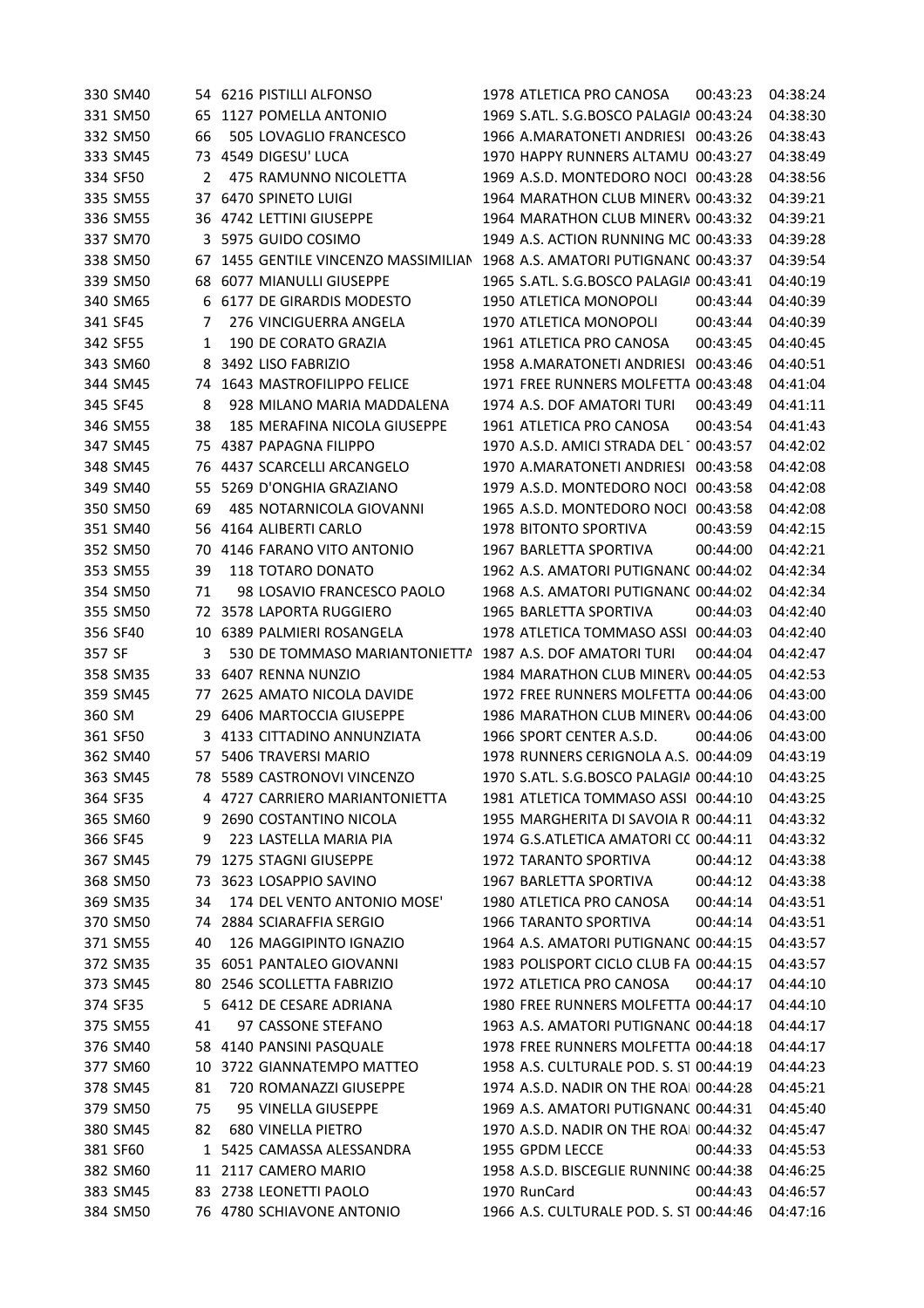385 SM45 84 467 LORENZINI EMANUELE 1971 A.S.D. MONTEDORO NOCI 00:44:48 04:47:29 386 SM75 1 641 TRAVERSA NICOLA VITO 1944 PEDONE-RICCARDI BISCEG 00:44:49 04:47:36 387 SM50 77 85 ROMANAZZI ANGELO 1968 A.S. AMATORI PUTIGNANO00:44:50 04:47:42 388 SF45 10 4799 FUSARO MARIA 1970 A.MARATONETI ANDRIESI 00:44:52 04:47:55 389 SM50 78 5283 ZAGARIA VINCENZO 1966 A.MARATONETI ANDRIESI 00:44:52 04:47:55 390 SM45 85 5277 LOSAPPIO FRANCESCO 1970 A.MARATONETI ANDRIESI 00:44:52 04:47:55 391 SM 30 1470 RICCHI STEFANO 1992 A.S. AMATORI PUTIGNANO00:44:54 04:48:08 392 SM60 12 1072 SEMERARO FRANCESCO 1959 CLUB RUNNER 87 CASTELL 00:44:54 04:48:08 393 SF35 6 718 LIUZZI ANNUNZIATA 1981 A.S.D. NADIR ON THE ROAI 00:44:55 04:48:14 394 SM50 79 3177 LORUSSO VITANTONIO 1968 A.S.D. NADIR ON THE ROAI 00:44:56 04:48:21 395 SM55 42 1529 MAGRONE LUIGI 1963 ATLETICA TOMMASO ASSI 00:45:00 04:48:46 396 SM40 59 1530 MANNATRIZIO ANSELMO 1975 ATLETICA TOMMASO ASSI 00:45:02 04:48:59 397 SM50 80 2541 DI BARI SALVATORE 1968 AMATORI ATL. ACQUAVIVA00:45:03 04:49:05 398 SM65 7 405 PETRONILLI PIETRO SANTE 1951 A.S.D. MONTEDORO NOCI 00:45:04 04:49:12 399 SM55 43 2736 ZAGARIA ANGELO ANTONIO 1961 A.S. CULTURALE POD. S. ST 00:45:05 04:49:18 400 SM35 36 1123 CATUCCI ALESSIO 1984 NUOVA ATLETICA LATERZA 00:45:08 04:49:38 401 SM50 81 4781 PERROTTA LUIGI 1968 A.S. CULTURALE POD. S. ST 00:45:09 04:49:44 402 SM45 86 6477 CALVANO MARIO 1972 PEDONE-RICCARDI BISCEGLIE00:45:15 04:50:22 403 SM55 44 1386 ROMANO ANTONIO 1963 A.S. CULTURALE POD. S. ST 00:45:16 04:50:29 404 SF35 7 1864 LAPADULA PALMA 1982 POLISPORT CICLO CLUB FASANO 00:45:18 04:50:42 405 SM35 37 5544 GALLO ANGELO 1980 POLISPORT CICLO CLUB FA 00:45:18 04:50:42 406 SM45 87 3842 SCAVO EMANUELE 1974 A.S.D. AMICI STRADA DEL 100:45:18 04:50:42 407 SM55 45 312 INTRONA VINCENZO 1960 ATLETICA TOMMASO ASSI 00:45:19 04:50:48 408 SF45 11 3316 LA TORRE PAMELA 1973 IKKOS ATLETI TARANTO A.S.D. 00:45:20 04:50:55 409 SM50 82 5764 RISERBATO LUIGI NICOLA 1969 ATLETICA TOMMASO ASSI 00:45:21 04:51:01 410 SF50 4 1067 PAVONE MARIA DOMENICA 1965 CLUB RUNNER 87 CASTELL 00:45:23 04:51:14 411 SM55 46 2600 FRANCO TEODORO 1962 POD. CANUSIUM 2004 00:45:23 04:51:14 412 SM35 38 6102 ADDAMIANO MARCO 1980 BARLETTA SPORTIVA 00:45:24 04:51:20 413 SM40 60 3715 LEUCE GIANFRANCO 1975 G.S. ATL. SAN FERDINAND( 00:45:26 04:51:33 414 SM50 83 1973 BALESTRA AUGUSTO 1967 S.ATL. S.G.BOSCO PALAGIANELLO 00:45:27 04:51:39 415 SM35 39 4510 BRESCIA DOMENICO 1981 A.S.D. BISCEGLIE RUNNING 00:45:29 04:51:52 416 SM50 84 1651 TOMASICCHIO GAETANO 1968 FREE RUNNERS MOLFETTA 00:45:30 04:51:59 417 SM55 47 3598 PALMITESSA ANTONIO 1962 BARLETTA SPORTIVA 00:45:31 04:52:05 418 SM55 48 5474 BRUNO MICHELE 1962 A.S. DOF AMATORI TURI 00:45:35 04:52:31 419 SM 31 96 POLIGNANO PATRIZIO 1988 A.S. AMATORI PUTIGNANO00:45:35 04:52:31 420 SM 32 2598 FIORE VINCENZO LUCA 1985 POD. CANUSIUM 2004 00:45:36 04:52:37 421 SM50 85 1144 PIGNATELLI IGNAZIO 1968 S.ATL. S.G.BOSCO PALAGIA 00:45:37 04:52:44 422 SM50 86 1149 NOTARANGELO CLAUDIO 1968 S.ATL. S.G.BOSCO PALAGIA 00:45:37 04:52:44 423 SM 33 6463 CAMPANA SAVINO 1986 A.MARATONETI ANDRIESI 00:45:38 04:52:50 424 SM50 87 565 RUTIGLIANO LUIGI 1969 ATLETICA DISFIDA DI BARLETTA 00:45:39 04:52:56 425 SM45 88 4524 LISO MARIO 1974 BARLETTA SPORTIVA 00:45:41 04:53:09 426 SF55 25250 MENOLASCINA ROSA 1961 A.S.D. AMICI STRADA DEL 1 00:45:42 04:53:16 427 SM35 40 6474 SANSONNA VINCENZO 1981 BARLETTA SPORTIVA 00:45:46 04:53:41 428 SF50 5 2278 RANIERI GIULIA 1967 A.S.D. AMICI STRADA DEL TESORO 00:45:48 04:53:54 429 SM45 89 3585 PENZA MICHELE 1973 BARLETTA SPORTIVA 00:45:51 04:54:13 430 SM50 88 5905 FERRARO ANTONIO 1966 ATLETICA TOMMASO ASSI 00:45:52 04:54:20 431 SF45 12 2665 TESSA MARIA 1970 A.S. CULTURALE POD. S. ST 00:45:52 04:54:20 432 SM50 89 4184 MINENNA MICHELE 1969 BITONTO SPORTIVA 00:45:53 04:54:26 433 SM40 61 6197 PULIGNANO GIOVANNI 1978 A.S.D. MARATHON MASSA 00:45:59 04:55:05 434 SM50 90 901 CACCIAPUOTI DANTE 1966 BITONTO SPORTIVA 00:46:01 04:55:18 435 SM45 90 388 LOPERFIDO MARIANO FRANCESC 1973 A.S.D. MONTEDORO NOCI 00:46:01 04:55:18 436 SF 4 5284 MATARRESE SARA 1987 POD. CANUSIUM 2004 00:46:04 04:55:37 437 SM60 13 529 DE TOMMASO RAFFAELE 1959 A.S. DOF AMATORI TURI 00:46:06 04:55:50 438 SF50 6 5648 GUSMAI ANNAMARIA 1966 ATLETICA TOMMASO ASSI TRANI 00:46:07 04:55:56 439 SM45 91 5290 PINTO NICOLA 1972 ATLETICA DISFIDA DI BARLI 00:46:08 04:56:03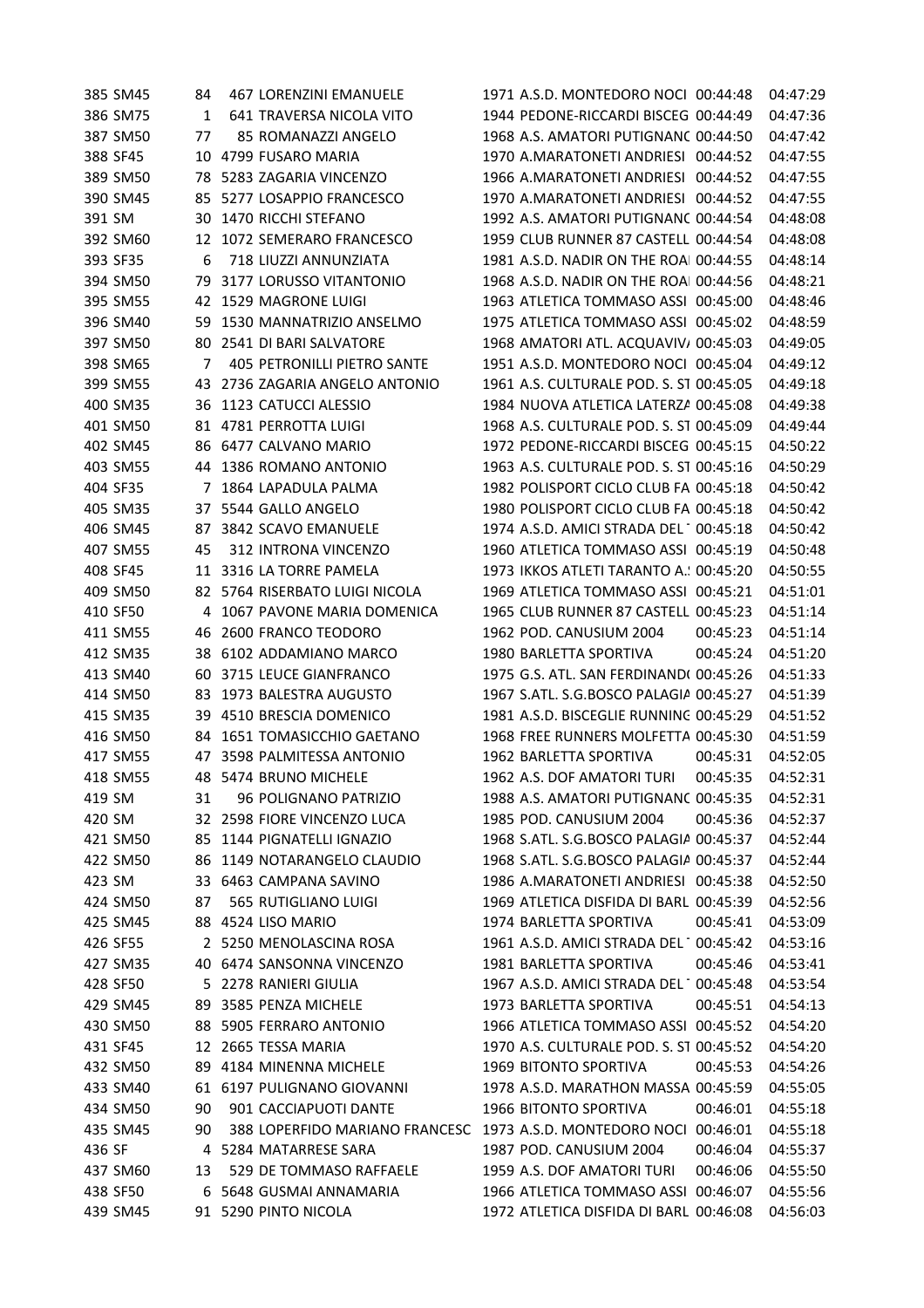| 440 SM50 |     | 91 4853 URBANI MARCELLO          | 1966 IKKOS ATLETI TARANTO A.: 00:46:09   |          | 04:56:09 |
|----------|-----|----------------------------------|------------------------------------------|----------|----------|
| 441 SM60 | 14  | 306 CASTRO ROBERTO               | 1958 ATLETICA TOMMASO ASSI 00:46:10      |          | 04:56:15 |
| 442 SM60 |     | 15 4490 BRUCOLI MICHELE          | 1959 A.S.D. BISCEGLIE RUNNING 00:46:11   |          | 04:56:22 |
| 443 SF45 |     | 13 6459 VALERIO ANGELA           | 1972 ATLETICA TOMMASO ASSI 00:46:11      |          | 04:56:22 |
| 444 SM50 |     | 92 5021 PANEBIANCO ADRIANO       | 1969 SPORT CENTER A.S.D.                 | 00:46:13 | 04:56:35 |
| 445 SM50 | 93  | 178 ZACCARO SABINO               | 1965 ATLETICA PRO CANOSA                 | 00:46:16 | 04:56:54 |
| 446 SM45 |     | 92 5450 ALBANESE VITO            | 1972 A.S.D. AMICI STRADA DEL 100:46:17   |          | 04:57:00 |
| 447 SM70 | 4   | 2631 PAOLILLO LUIGI              | 1947 BARLETTA SPORTIVA                   | 00:46:17 | 04:57:00 |
| 448 SF45 | 14  | 1256 CHIARADIA TUNDRA            | 1974 A.S.D. MARATHON MASSA 00:46:17      |          | 04:57:00 |
| 449 SM45 |     | 93 1234 COVELLA GIUSEPPE         | 1970 A.S.D. MARATHON MASSA 00:46:18      |          | 04:57:07 |
| 450 SF   |     | 5 5245 SAVINO LUCIANA            | 1986 A.S.D. AMICI STRADA DEL 100:46:18   |          | 04:57:07 |
| 451 SM55 |     | 49 3523 PAGLIALONGA FILIPPO      | 1964 MARATHON CLUB MINERV 00:46:19       |          | 04:57:13 |
| 452 SF45 |     | 15 1797 SICOLO ANNA GRAZIA       | 1972 BITONTO SPORTIVA                    | 00:46:20 | 04:57:20 |
| 453 SM50 |     | 94 1389 TRICARICO SAVINO         | 1965 A.S. CULTURALE POD. S. ST 00:46:20  |          | 04:57:20 |
| 454 SM40 |     | 62 5904 IODICE ANGELO ANTONIO    | 1977 G.S.P. III REGIONE AEREA E 00:46:21 |          | 04:57:26 |
| 455 SF35 | 8   | 4859 MARTOCCIA ANGELA            | 1980 MARATHON CLUB MINERV 00:46:22       |          | 04:57:32 |
| 456 SM   |     | 34 3494 PASTORE NICOLA           | 1986 POD. CANUSIUM 2004                  | 00:46:23 | 04:57:39 |
| 457 SM60 | 16  | 6408 FILOMENO GIOVANNI           | 1957 ATLETICA DISFIDA DI BARL 00:46:23   |          | 04:57:39 |
| 458 SM55 | 50  | 1579 SARDELLA SABINO MARIA COSIM | 1960 POD. CANUSIUM 2004                  | 00:46:24 | 04:57:45 |
| 459 SM60 |     | 17 4811 GIULIANI VITO            | 1956 A.S.D. AMICI STRADA DEL 100:46:29   |          | 04:58:17 |
| 460 SM60 | 18  | 2967 SPADAVECCHIA MICHELE        | 1957 DREAM TEAM BARI                     | 00:46:34 | 04:58:49 |
| 461 SM50 | 95  | 1218 SICILIANO CATALDO           | 1968 A.S.D. MARATHON MASSA 00:46:37      |          | 04:59:09 |
| 462 SM45 |     | 94 6489 D'AURIA SCIPIONE         | 1974 A.S.D. MARATHON MASSA 00:46:37      |          | 04:59:09 |
| 463 SM50 | 96  | 1669 SARDARO AGOSTINO            | 1966 BARLETTA SPORTIVA                   | 00:46:38 | 04:59:15 |
| 464 SM50 | 97  | 5471 TANGORRA NICOLA             | 1965 A.S.D. MONTEDORO NOCI 00:46:39      |          | 04:59:21 |
| 465 SM50 | 98  | 5672 VURRO DAMIANO               | 1967 LA PIETRA                           | 00:46:40 | 04:59:28 |
| 466 SM55 |     | 51 1466 NETTI FRANCESCO          | 1964 A.S. AMATORI PUTIGNANC 00:46:44     |          | 04:59:54 |
| 467 SF35 | 9   | 3685 LORUSSO ANGELA              | 1983 STRARUNNERS BARI                    | 00:46:47 | 05:00:13 |
| 468 SM45 | 95  | 1251 SCARANO ORAZIO              | 1971 A.S.D. MARATHON MASSA 00:46:49      |          | 05:00:26 |
| 469 SM55 |     | 52 1022 NAPOLETANO FRANCESCO     | 1960 G.S. ATL. SAN FERDINAND( 00:46:49   |          | 05:00:26 |
| 470 SF35 |     | 10 6473 PASQUALE ISABELLA        | 1982 A.S.D. BISCEGLIE RUNNING 00:46:49   |          | 05:00:26 |
| 471 SM40 |     | 63 4431 SANTOVITO MARIO          | 1976 A.MARATONETI ANDRIESI 00:46:51      |          | 05:00:39 |
| 472 SM60 |     | 19 1252 D'ANGELO ANTONIO         | 1958 A.S.D. MARATHON MASSA 00:46:53      |          | 05:00:51 |
| 473 SM35 |     | 41 5761 PASTORE FRANCESCO        | 1984 ATLETICA PRO CANOSA                 | 00:46:53 | 05:00:51 |
| 474 SM35 | 42  | 202 LAMANNA SABINO               | 1980 ATLETICA PRO CANOSA                 | 00:46:54 | 05:00:58 |
| 475 SM55 | 53  | 134 NUDO GIUSEPPE                | 1961 A.S. AMATORI PUTIGNANC 00:46:54     |          | 05:00:58 |
| 476 SM50 |     | 99 3557 COLONNA GAETANO          | 1965 BARLETTA SPORTIVA                   | 00:46:55 | 05:01:04 |
| 477 SM50 | 100 | 902 PAGONE ANTONIO               | 1966 BITONTO SPORTIVA                    | 00:46:56 | 05:01:11 |
| 478 SM40 | 64  | 567 DEL GROSSO MATTEO            | 1976 ATLETICA DISFIDA DI BARLI 00:46:58  |          | 05:01:23 |
| 479 SF45 | 16  | 403 MINUNNI GRAZIANA             | 1973 A.S.D. MONTEDORO NOCI 00:46:58      |          | 05:01:23 |
| 480 SM55 | 54  | 177 LAGRASTA SABINO              | 1963 ATLETICA PRO CANOSA                 | 00:46:59 | 05:01:30 |
| 481 SM65 | 8   | 5043 ZAGARIA SAVINO              | 1954 A.S.D. BISCEGLIE RUNNING 00:47:00   |          | 05:01:36 |
| 482 SF40 |     | 11 1379 DEIPAZZI ANNAMARIA       | 1978 A.S. CULTURALE POD. S. ST 00:47:01  |          | 05:01:43 |
| 483 SM40 |     | 65 5412 EPIFANI SALVATORE        | 1975 CLUB RUNNER 87 CASTELL 00:47:05     |          | 05:02:08 |
| 484 SM55 |     | 55 2711 PACILETTI VITO           | 1963 RUNNERS CERIGNOLA A.S. 00:47:08     |          | 05:02:28 |
| 485 SF45 |     | 17 3327 PASSERI EUFEMIA          | 1974 S.ATL. S.G.BOSCO PALAGIA 00:47:08   |          | 05:02:28 |
| 486 SF55 |     | 3 4865 BUSSETI GIOVANNA          | 1964 A.S.D. ANDRIA RUNS                  | 00:47:10 | 05:02:40 |
| 487 SM55 | 56  | 254 GALLIZIA ENZO                | 1961 ATLETICA MONOPOLI                   | 00:47:11 | 05:02:47 |
| 488 SM50 | 101 | 246 CAPRA GIUSEPPE               | 1966 ATLETICA MONOPOLI                   | 00:47:12 | 05:02:53 |
| 489 SM40 | 66  | 5646 MACINA RAFFAELE             | 1979 ATLETICA MONOPOLI                   | 00:47:12 | 05:02:53 |
| 490 SF55 | 4   | 1451 DELFINE ELISABETTA          | 1964 A.S. AMATORI PUTIGNANC 00:47:13     |          | 05:03:00 |
| 491 SM65 | 9   | 2769 LAROVERE DOMENICO           | 1953 BITONTO SPORTIVA                    | 00:47:13 | 05:03:00 |
| 492 SF45 |     | 18 5270 ALICINO ANNA             | 1972 A.MARATONETI ANDRIESI 00:47:14      |          | 05:03:06 |
| 493 SM70 | 5   | 214 MUSTO ANTONIO                | 1948 G.S.ATLETICA AMATORI CC 00:47:15    |          | 05:03:13 |
| 494 SM55 | 57  | 702 VALENTE NICOLA GIUSEPPE      | 1960 A.S.D. NADIR ON THE ROAI 00:47:17   |          | 05:03:25 |
|          |     |                                  |                                          |          |          |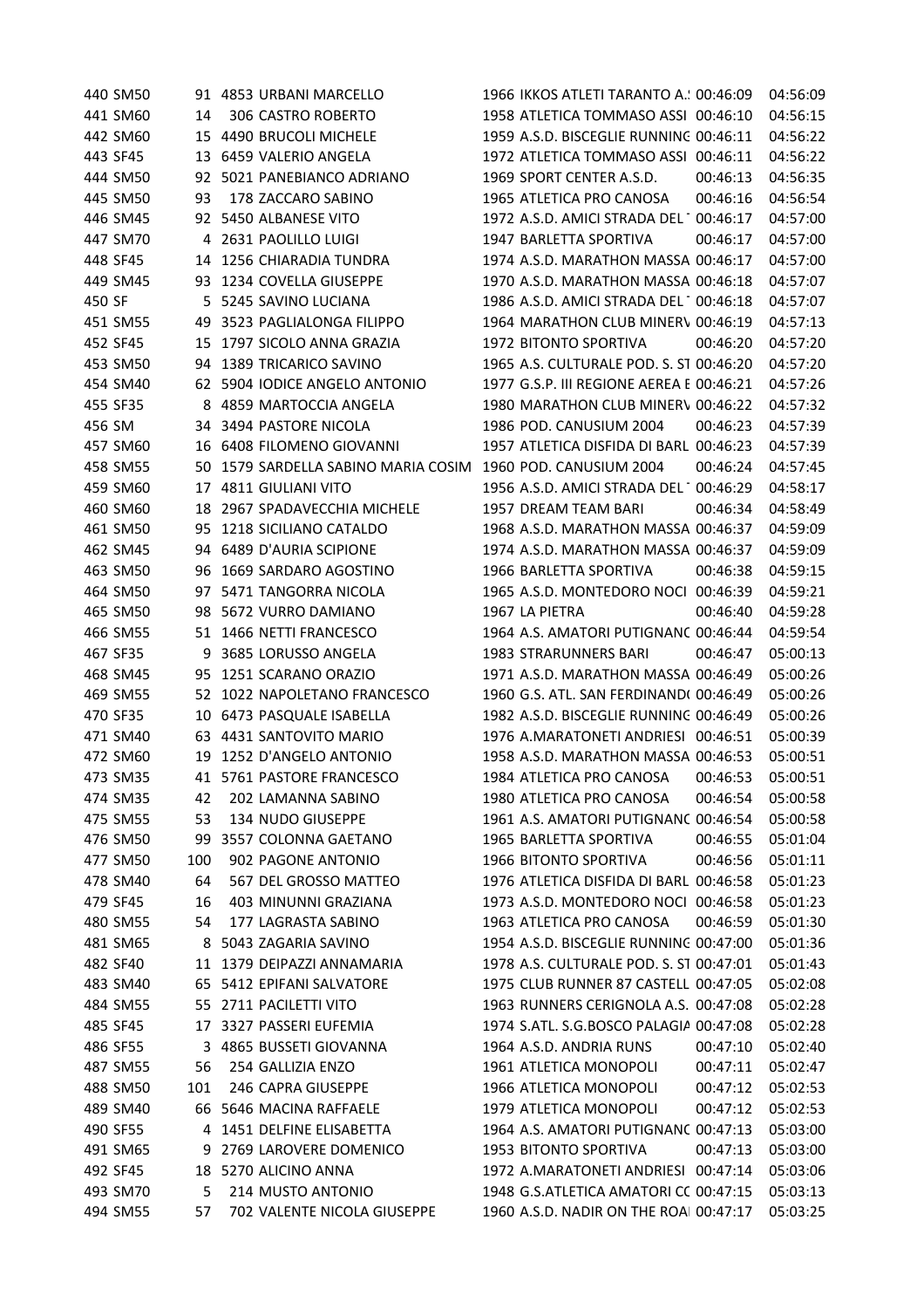| 495 SM50 |     | 102 4857 DI TONNO MICHELE        | 1967 MARATHON CLUB MINERV 00:47:18      |          | 05:03:32 |
|----------|-----|----------------------------------|-----------------------------------------|----------|----------|
| 496 SM40 |     | 67 4541 PETRUZZELLI SABINO       | 1976 A.S.D. ANDRIA RUNS                 | 00:47:18 | 05:03:32 |
| 497 SM45 | 96  | 1248 LOCOROTONDO PIETRO          | 1973 A.S.D. MARATHON MASSA 00:47:18     |          | 05:03:32 |
| 498 SM55 | 58  | 758 DIGESU' BIAGIO               | 1962 HAPPY RUNNERS ALTAMU 00:47:20      |          | 05:03:45 |
| 499 SM60 | 20  | 258 DIBELLO NICOLO'              | 1956 ATLETICA MONOPOLI                  | 00:47:20 | 05:03:45 |
| 500 SM50 |     | 103 4224 SIMEONE FRANCESCO       | 1966 TARANTO SPORTIVA                   | 00:47:20 | 05:03:45 |
| 501 SM65 | 10  | 319 LETTINI MATTEO               | 1954 ATLETICA TOMMASO ASSI 00:47:22     |          | 05:03:57 |
| 502 SF50 |     | 7 6487 VENEZIANO ANGELA          | 1965 MARGHERITA DI SAVOIA R 00:47:22    |          | 05:03:57 |
| 503 SF40 |     | 12 2741 Bosco Angela Maria       | 1979 RunCard                            | 00:47:22 | 05:03:57 |
| 504 SM60 | 21  | 1609 BARRACCHIA ANGIOLO GILBERTC | 1956 G.S. AVIS BARLETTA A.S.D. 00:47:23 |          | 05:04:04 |
| 505 SM45 | 97  | 3498 MARCONE MASSIMO             | 1972 A.S.D. TRANI MARATHON 00:47:24     |          | 05:04:10 |
| 506 SM55 |     | 59 5911 MASTRONICOLA GIUSEPPE    | 1964 A.S.D. TRANI MARATHON              | 00:47:24 | 05:04:10 |
| 507 SF50 |     | 8 3636 ACCONCIAIOCO LUISA        | 1969 BARLETTA SPORTIVA                  | 00:47:40 | 05:05:53 |
| 508 SM40 |     | 68 5729 PETRICCIUOLO RAFFAELE    | 1976 POD. CAROSINO JONICA&I 00:47:41    |          | 05:05:59 |
| 509 SM40 |     | 69 4492 TRITTO VINCENZO          | 1976 A.S.D. BISCEGLIE RUNNING 00:47:44  |          | 05:06:19 |
| 510 SM40 | 70  | 2634 PESCHECHERA ANTONIO         | 1979 BARLETTA SPORTIVA                  | 00:47:44 | 05:06:19 |
| 511 SM65 | 11  | 4738 DE SANTIS MICHELE           | 1950 A.MARATONETI ANDRIESI 00:47:44     |          | 05:06:19 |
| 512 SF50 | 9   | 5426 PERAGINE ROSA               | 1967 A.S.D. LA FENICE                   | 00:47:45 | 05:06:25 |
| 513 SM55 | 60  | 4875 ALTAMURA MAURIZIO           | 1961 CIRCOLO AZIENDALE ACQL 00:47:46    |          | 05:06:31 |
| 514 SM55 | 61  | 2039 BENVENUTO CATALDO           | 1961 POD. CAROSINO JONICA&I 00:47:50    |          | 05:06:57 |
| 515 SM40 | 71  | 4863 GUGLIELMI SAVERIO           | 1977 BARLETTA SPORTIVA                  | 00:47:51 | 05:07:04 |
| 516 SM60 | 22  | 310 PARADISO NICOLA              | 1957 ATLETICA TOMMASO ASSI 00:47:51     |          | 05:07:04 |
| 517 SM40 | 72  | 212 FARIELLO GIUSEPPE            | 1976 G.S.ATLETICA AMATORI CC 00:47:54   |          | 05:07:23 |
| 518 SM50 |     | 104 4568 LAMURA AGOSTINO         | 1965 CIRCOLO AZIENDALE ACQL 00:47:54    |          | 05:07:23 |
| 519 SM65 | 12  | 168 FORINA FRANCESCO             | 1951 ATLETICA PRO CANOSA                | 00:47:56 | 05:07:36 |
| 520 SM55 | 62  | 569 GISSI GIUSEPPE               | 1962 ATLETICA DISFIDA DI BARL 00:47:59  |          | 05:07:55 |
| 521 SM60 | 23  | 143 DE LUCA PASQUALE             | 1957 A.S. AMATORI PUTIGNANC 00:48:00    |          | 05:08:01 |
| 522 SM60 |     | 24 4499 VITALE VITTORIO          | 1958 A.S.D. BISCEGLIE RUNNING 00:48:01  |          | 05:08:08 |
| 523 SM50 |     | 105 4883 D'ORFEO GIOACCHINO      | 1965 FREE RUNNERS MOLFETTA 00:48:03     |          | 05:08:21 |
| 524 SM40 | 73  | 4542 PIZZOLORUSSO MICHELE        | 1976 A.S.D. ANDRIA RUNS                 | 00:48:05 | 05:08:33 |
| 525 SM50 | 106 | 94 TRIA FRANCESCO                | 1966 A.S. AMATORI PUTIGNANC 00:48:06    |          | 05:08:40 |
| 526 SM50 |     | 107 6488 LEONE COSIMO DAMIANO    | 1965 RUNNERS CERIGNOLA A.S. 00:48:11    |          | 05:09:12 |
| 527 SF35 |     | 11 4230 FERRUCCI ROSSELLA        | 1980 A.S.D. TRANI MARATHON 00:48:12     |          | 05:09:18 |
| 528 SM50 |     | 108 1074 RIZZI ARCANGELO         | 1967 CLUB RUNNER 87 CASTELL 00:48:13    |          | 05:09:25 |
| 529 SF45 |     | 19 2953 RENNA DEBORA             | 1974 ATLETICA MONOPOLI                  | 00:48:14 | 05:09:31 |
| 530 SM50 |     | 109 1578 MINERVA TOBIA MICHELE   | 1967 POD. CANUSIUM 2004                 | 00:48:15 | 05:09:38 |
| 531 SM50 | 110 | 601 CORMIO DOMENICO              | 1968 POD. CANUSIUM 2004                 | 00:48:15 | 05:09:38 |
| 532 SF35 |     | 12 4400 FERRUCCI ALESSANDRA      | 1980 G.S.ATLETICA AMATORI CC 00:48:19   |          | 05:10:03 |
| 533 SM40 |     | 74 6476 ARDITO FILIPPO           | 1978 BARLETTA SPORTIVA                  | 00:48:19 | 05:10:03 |
| 534 SM60 | 25  | 1546 SARDONE ANGELO              | 1955 ATLETIC CLUB ALTAMURA 00:48:23     |          | 05:10:29 |
| 535 SM60 | 26  | 5042 AMORUSO MAURO LUCIANO       | 1958 A.S.D. BISCEGLIE RUNNING 00:48:25  |          | 05:10:42 |
| 536 SM40 | 75  | 2603 RUSSO LUIGI                 | 1977 POD. CANUSIUM 2004                 | 00:48:27 | 05:10:55 |
| 537 SF40 | 13  | 5578 D'APRILE ALESSANDRA         | 1975 CLUB RUNNER 87 CASTELL 00:48:34    |          | 05:11:39 |
| 538 SF45 | 20  | 5272 LARAIA PAOLA                | 1972 A.MARATONETI ANDRIESI 00:48:39     |          | 05:12:12 |
| 539 SM45 | 98  | 2578 BRUNO LUIGI                 | 1970 A.MARATONETI ANDRIESI 00:48:40     |          | 05:12:18 |
| 540 SM50 |     | 111 2605 DI PALO MICHELE         | 1967 MARATHON CLUB MINERV 00:48:43      |          | 05:12:37 |
| 541 SM40 |     | 76 3786 D'IPPOLITO ALESSANDRO    | 1977 IKKOS ATLETI TARANTO A. 100:48:44  |          | 05:12:44 |
| 542 SM45 | 99  | 2565 DI LERNIA FRANCESCO         | 1974 ATLETICA TOMMASO ASSI 00:48:45     |          | 05:12:50 |
| 543 SM60 |     | 27 1974 BASILE MICHELE           | 1959 S.ATL. S.G.BOSCO PALAGIA 00:48:46  |          | 05:12:56 |
| 544 SF60 | 2   | 219 MASTROMAURO ROSA             | 1959 G.S.ATLETICA AMATORI CC 00:48:47   |          | 05:13:03 |
| 545 SM50 |     | 112 6415 VALERIO COSIMO DAMIANO  | 1968 BARLETTA SPORTIVA                  | 00:48:49 | 05:13:16 |
| 546 SM50 |     | 113 5644 ZUCCARO PAOLO           | 1965 ATLETICA PRO CANOSA                | 00:48:50 | 05:13:22 |
| 547 SF55 |     | 5 3937 TODISCO BRIGIDA           | 1961 A.DOPOLAVORO FERROVI/ 00:48:50     |          | 05:13:22 |
| 548 SF40 |     | 14 2545 TERRONE ROSA             | 1976 ATLETICA PRO CANOSA                | 00:48:50 | 05:13:22 |
| 549 SF55 | 6   | 299 SINISI GIUSEPPINA            | 1961 ATLETICA TOMMASO ASSI 00:48:50     |          | 05:13:22 |
|          |     |                                  |                                         |          |          |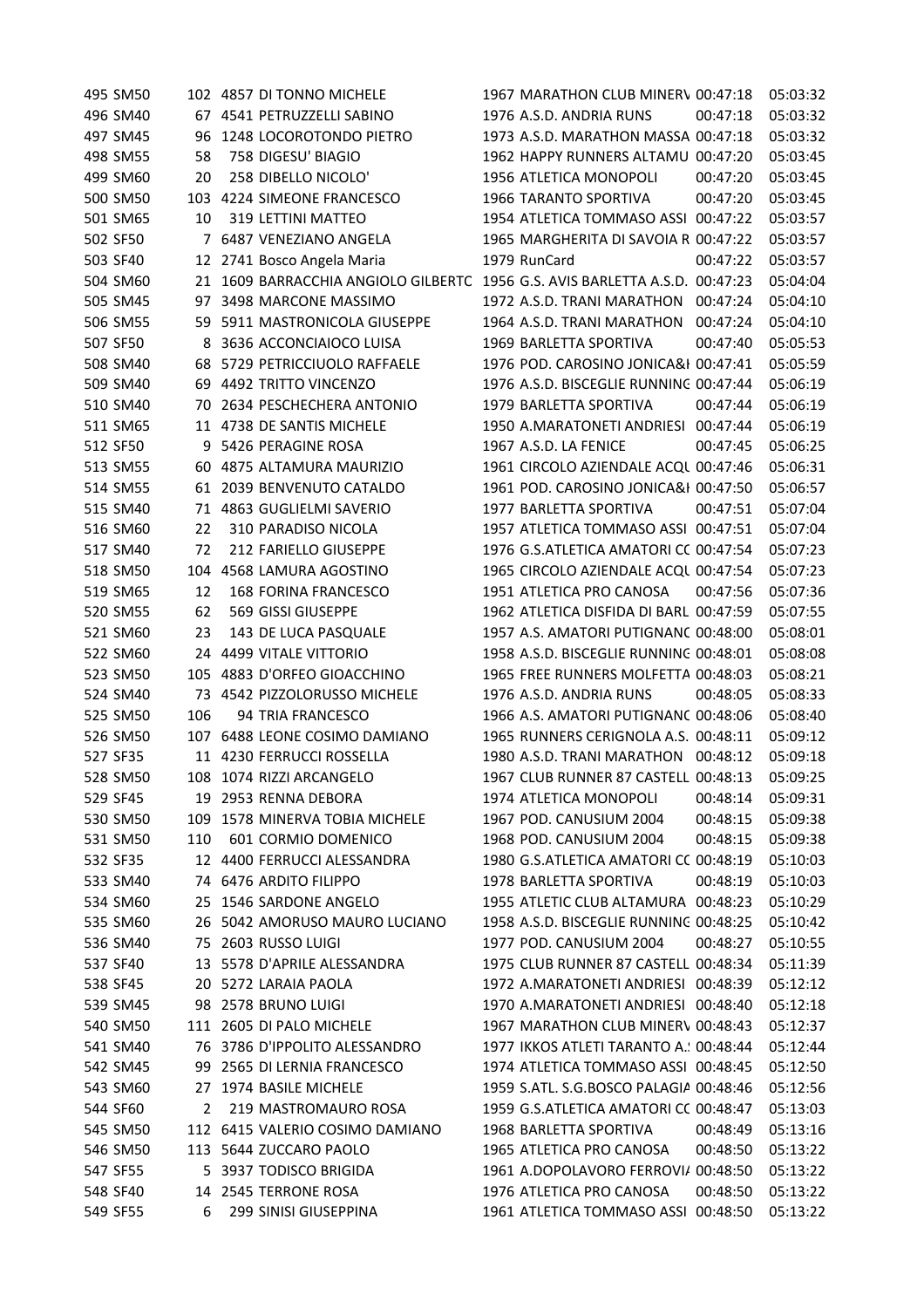| 550 SM60 |     | 28 6466 MORRA MICHELE               | 1955 POD. CANUSIUM 2004                 | 00:48:53 | 05:13:41 |
|----------|-----|-------------------------------------|-----------------------------------------|----------|----------|
| 551 SF55 |     | 7 3985 BALDASSARRE SILVIA           | 1964 ATLETICA TOMMASO ASSI 00:48:54     |          | 05:13:48 |
| 552 SM40 | 77  | 4530 D'ERCOLE TOMMASO               | 1978 A.S.D. TRANI MARATHON              | 00:48:54 | 05:13:48 |
| 553 SF45 |     | 21 5521 CAIATI CONCETTA             | 1973 BITONTO SPORTIVA                   | 00:48:56 | 05:14:01 |
| 554 SM55 |     | 63 1533 TARANTINI NUNZIO            | 1961 ATLETICA TOMMASO ASSI 00:48:56     |          | 05:14:01 |
| 555 SF60 | 3   | 191 MERCO NICOLETTA                 | 1958 ATLETICA PRO CANOSA                | 00:48:57 | 05:14:07 |
| 556 SM50 |     | 114 5304 CARONE GIOVANNI            | 1969 BARLETTA SPORTIVA                  | 00:48:58 | 05:14:13 |
| 557 SM50 |     | 115 3714 CASAMASSIMA FELICE         | 1968 G.S. ATL. SAN FERDINAND( 00:49:00  |          | 05:14:26 |
| 558 SF60 | 4   | 471 ATTOLICO MADDALENA              | 1956 A.S.D. MONTEDORO NOCI 00:49:01     |          | 05:14:33 |
| 559 SM35 | 43  | 3716 NAPOLETANO GIACOMO             | 1983 G.S. ATL. SAN FERDINAND( 00:49:05  |          | 05:14:58 |
| 560 SM65 | 13  | 1136 ANTONICELLI BERARDINO          | 1952 S.ATL. S.G.BOSCO PALAGIA 00:49:06  |          | 05:15:05 |
| 561 SM40 | 78  | <b>6480 BUCCI ANTONIO</b>           | 1975 A.S.D. ANDRIA RUNS                 | 00:49:10 | 05:15:30 |
| 562 SF40 | 15  | 657 LO VECCHIO VALERIA              | 1975 A.S.D. NADIR ON THE ROAI 00:49:11  |          | 05:15:37 |
| 563 SM50 | 116 | 1233 MAGGI SALVATORE                | 1966 A.S.D. MARATHON MASSA 00:49:12     |          | 05:15:43 |
| 564 SF35 | 13  | 4886 DIPAOLA CLARA                  | 1980 ATLETICA PRO CANOSA                | 00:49:13 | 05:15:50 |
| 565 SM40 | 79  | 908 MANGINI ROCCO                   | 1976 BITONTO SPORTIVA                   | 00:49:14 | 05:15:56 |
| 566 SM65 | 14  | 347 PALASCIANO GIUSEPPE             | 1952 ATLETIC CLUB ALTAMURA 00:49:15     |          | 05:16:03 |
| 567 SM55 | 64  | 655 QUATTRONE CARMELO               | 1963 A.S.D. NADIR ON THE ROAI 00:49:22  |          | 05:16:47 |
| 568 SM50 | 117 | 4364 PARISI PIERLUIGI               | 1967 RunCard                            | 00:49:22 | 05:16:47 |
| 569 SM55 | 65  | 5326 ANTONICELLI FEDERICO           | 1963 GIOIA RUNNING A.S.D.               | 00:49:23 | 05:16:54 |
| 570 SF50 |     | 10 4540 CHIEPPA TERESA              | 1969 A.S.D. ANDRIA RUNS                 | 00:49:27 | 05:17:20 |
| 571 SM35 | 44  | 3572 GUGLIELMI LEONARDO             | 1980 BARLETTA SPORTIVA                  | 00:49:31 | 05:17:45 |
| 572 SM55 | 66  | 3606 CAVALIERE RUGGIERO             | 1961 BARLETTA SPORTIVA                  | 00:49:35 | 05:18:11 |
| 573 SM50 | 118 | 5296 MARTIRE GIOVANNI               | 1965 MARGHERITA DI SAVOIA R 00:49:41    |          | 05:18:49 |
| 574 SM60 | 29  | 444 FERRARA VINCENZO                | 1958 A.S.D. MONTEDORO NOCI 00:49:41     |          | 05:18:49 |
| 575 SM70 | 6   | 1023 DAGNELLO VINCENZO              | 1949 G.S. ATL. SAN FERDINAND( 00:49:43  |          | 05:19:02 |
| 576 SF55 | 8   | 760 OSTUNI ANGELA                   | 1964 HAPPY RUNNERS ALTAMU 00:49:45      |          | 05:19:15 |
| 577 SM55 | 67  | 345 LEONE GIUSEPPE                  | 1961 ATLETIC CLUB ALTAMURA 00:49:46     |          | 05:19:21 |
| 578 SM60 | 30  | 1711 SIMONE ROCCO                   | 1959 HAPPY RUNNERS ALTAMU 00:49:49      |          | 05:19:41 |
| 579 SM70 | 7   | 1486 SCIANNAMEA GIUSEPPE            | 1947 ATLETICA PRO CANOSA                | 00:49:51 | 05:19:54 |
| 580 SM40 |     | 80 4248 MARTELLO GIANFRANCO         | 1979 A.S. CULTURALE POD. S. ST 00:49:53 |          | 05:20:06 |
| 581 SM60 |     | 31 4440 DI CIOMMO VITO              | 1959 A.MARATONETI ANDRIESI 00:49:54     |          | 05:20:13 |
| 582 SF45 | 22  | 1665 LATTANZIO CINZIA               | 1972 BARLETTA SPORTIVA                  | 00:49:55 | 05:20:19 |
| 583 SM50 |     | 119 3622 AMATO GERARDO              | 1969 BARLETTA SPORTIVA                  | 00:49:55 | 05:20:19 |
| 584 SM40 |     | 81 1774 POTENZA CANIO DAVIDE        | 1978 S.S.D. A.R.L. DYNAMYK FIT 00:49:55 |          | 05:20:19 |
| 585 SM60 |     | 32 4866 INCHINGOLO MICHELE          | 1958 A.S.D. ANDRIA RUNS                 | 00:49:55 | 05:20:19 |
| 586 SM65 |     | 15 3607 DELVECCHIO ANTONIO          | 1953 BARLETTA SPORTIVA                  | 00:49:57 | 05:20:32 |
| 587 SM50 |     | 120 5028 CELLAMMARE GIOVANNI        | 1968 A.MARATONETI ANDRIESI 00:49:58     |          | 05:20:39 |
| 588 SF45 | 23  | 4428 DI BARI LUCIA                  | 1970 A.MARATONETI ANDRIESI 00:49:58     |          | 05:20:39 |
| 589 SM40 | 82  | <b>125 NOVEMBRE LUIGI</b>           | 1975 A.S. AMATORI PUTIGNANC 00:50:00    |          | 05:20:51 |
| 590 SM60 | 33  | 895 PAGONE FRANCESCO                | 1958 BITONTO SPORTIVA                   | 00:50:03 | 05:21:11 |
| 591 SM70 | 8   | 447 DE GRAZIA FORTUNATO LUCA        | 1947 A.S.D. MONTEDORO NOCI 00:50:06     |          | 05:21:30 |
| 592 SM70 | 9   | 1920 DEFAZIO ANTONIO                | 1947 A.S. CULTURALE POD. S. ST 00:50:07 |          | 05:21:36 |
| 593 SM45 |     | 100 6469 SCAVO DINO                 | 1971 A.S. DOF AMATORI TURI              | 00:50:11 | 05:22:02 |
| 594 SM60 |     | 34 2594 FASANO GIORGIO              | 1958 POD. CANUSIUM 2004                 | 00:50:11 | 05:22:02 |
| 595 SF50 |     | 11 2590 D'ELIA BRIGIDA MARIA ALTOMA | 1965 POD. CANUSIUM 2004                 | 00:50:18 | 05:22:47 |
| 596 SF35 |     | 14 6481 CAPURSO ILENIA ANGELA       | 1981 A.S.D. ANDRIA RUNS                 | 00:50:21 | 05:23:06 |
| 597 SF40 | 16  | <b>658 BUONSANTE LIDIA</b>          | 1979 A.S.D. NADIR ON THE ROAI 00:50:25  |          | 05:23:32 |
| 598 SM55 | 68  | 1142 BARULLI MARIO                  | 1963 S.ATL. S.G.BOSCO PALAGIA 00:50:27  |          | 05:23:45 |
| 599 SM70 | 10  | 804 CAPURSO FRANCESCO               | 1945 GIOIA RUNNING A.S.D.               | 00:50:31 | 05:24:10 |
| 600 SM65 | 16  | 104 PICCIRILLI STEFANO              | 1951 A.S. AMATORI PUTIGNANC 00:50:32    |          | 05:24:17 |
| 601 SM50 |     | 121 5232 BAILON FRANCESCO           | 1968 RunCard                            | 00:50:34 | 05:24:30 |
| 602 SM50 |     | 122 5303 BOSCHETTO DAMIANO PAOLO    | 1966 BARLETTA SPORTIVA                  | 00:50:35 | 05:24:36 |
| 603 SM55 |     | 69 5305 CARONE MICHELE              | 1964 BARLETTA SPORTIVA                  | 00:50:36 | 05:24:42 |
| 604 SF40 |     | 17 6224 SBLENDORIO MARIANNA         | 1979 ASS. NAZIONALE BERSAGLI 00:50:36   |          | 05:24:42 |
|          |     |                                     |                                         |          |          |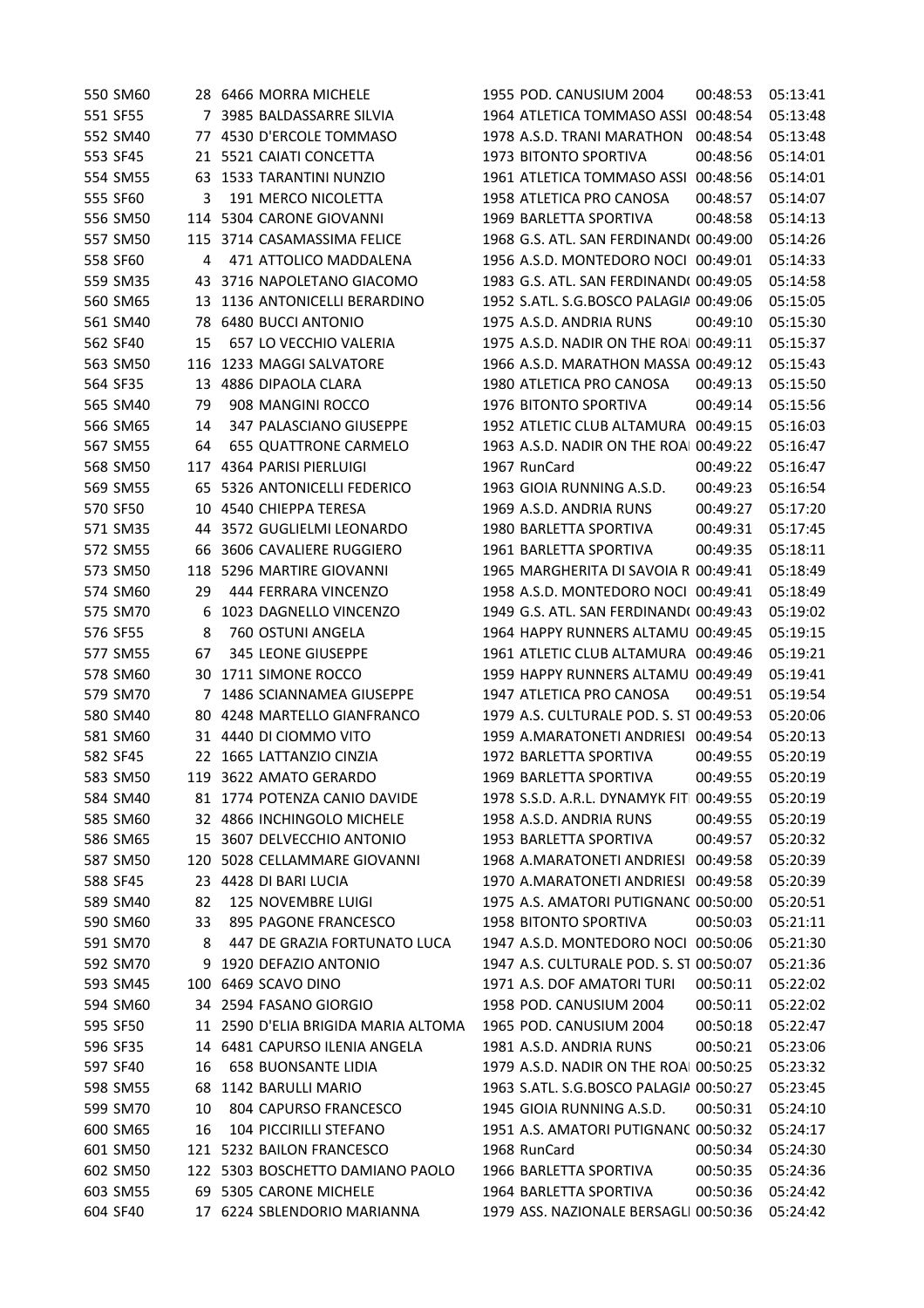|        | 605 SF55 |     | 9 2034 MARINO' MARIA              | 1964 TARANTO SPORTIVA                    | 00:50:38 | 05:24:55 |
|--------|----------|-----|-----------------------------------|------------------------------------------|----------|----------|
|        | 606 SM55 |     | 70 2026 BOZZARDI SALVINO          | <b>1961 TARANTO SPORTIVA</b>             | 00:50:39 | 05:25:02 |
|        | 607 SM35 |     | 45 5278 ZAGARIA GIOVANNI          | 1980 A.MARATONETI ANDRIESI 00:50:43      |          | 05:25:27 |
|        | 608 SF50 |     | 12 2966 DE CANDIA TERESA          | 1968 DREAM TEAM BARI                     | 00:50:48 | 05:25:59 |
|        | 609 SM50 |     | 123 4268 REDDAVIDE PASQUALE       | 1967 RUNNERS CERIGNOLA A.S. 00:50:50     |          | 05:26:12 |
|        | 610 SM50 | 124 | 701 FLORENZIO GIUSEPPE            | 1969 A.S.D. NADIR ON THE ROAI 00:50:51   |          | 05:26:19 |
|        | 611 SF55 |     | 10 2751 SASSO LUCIA               | 1962 ATLETICA TOMMASO ASSI 00:50:51      |          | 05:26:19 |
|        | 612 SM45 |     | 101 4289 LISCO ANDREA             | 1973 ATLETICA TOMMASO ASSI 00:50:51      |          | 05:26:19 |
|        | 613 SM70 | 11  | 645 MELE DOMENICO                 | 1945 RUNNING PEOPLE NOICAT 00:50:52      |          | 05:26:25 |
|        | 614 SM45 | 102 | 2684 DI LECCE FRANCESCO           | 1972 MARGHERITA DI SAVOIA R 00:50:54     |          | 05:26:38 |
|        | 615 SF40 |     | 18 3668 CAPUTO EMANUELLA          | 1979 STRARUNNERS BARI                    | 00:50:55 | 05:26:44 |
|        | 616 SM45 |     | 103 6464 LOMUSCIO SALVATORE       | 1972 A.MARATONETI ANDRIESI 00:50:56      |          | 05:26:51 |
|        | 617 SF40 | 19  | 2016 MARANGI MARIA SCALA          | 1975 A.S.D. MARATHON MASSA 00:50:59      |          | 05:27:10 |
|        | 618 SF35 | 15  | 670 MARIO ALESSANDRA              | 1984 A.S.D. NADIR ON THE ROAI 00:51:01   |          | 05:27:23 |
|        | 619 SM40 |     | 83 6375 SIMEONE DONATELLO         | 1975 A.S.D. MARATHON MASSA 00:51:02      |          | 05:27:29 |
|        | 620 SF50 | 13  | 2750 MAURO MARIA PAOLA            | 1967 ATLETICA TOMMASO ASSI 00:51:02      |          | 05:27:29 |
|        | 621 SM50 | 125 | 1446 DALENA GIUSEPPE              | 1967 A.S. AMATORI PUTIGNANC 00:51:03     |          | 05:27:36 |
|        | 622 SM70 |     | 12 4813 TAMMA FRANCESCO           | 1948 A.S.D. AMICI STRADA DEL 1 00:51:08  |          | 05:28:08 |
|        | 623 SM55 | 71  | 5923 DIMATTEO GIUSEPPE            | 1963 BARLETTA SPORTIVA                   | 00:51:14 | 05:28:46 |
|        | 624 SF55 |     | 11 4926 DE CEGLIA OTTAVIA EUGENIA | 1963 FREE RUNNERS MOLFETTA 00:51:19      |          | 05:29:18 |
|        | 625 SF55 |     | 12 3522 OZIOSI SABATINA           | 1962 MARATHON CLUB MINERV 00:51:21       |          | 05:29:31 |
|        | 626 SF45 |     | 24 6355 MARANGI ANNA LISA         | 1973 A.S. DOF AMATORI TURI               | 00:51:21 | 05:29:31 |
|        | 627 SM60 | 35  | 114 SPORTELLI VITO                | 1957 A.S. AMATORI PUTIGNANC 00:51:22     |          | 05:29:38 |
|        | 628 SF40 |     | 20 4388 PINNELLI CARMELA SILVIA   | 1977 ATLETICA PRO CANOSA                 | 00:51:23 | 05:29:44 |
|        | 629 SF50 |     | 14 1481 CAVALLO ELENA             | 1965 ATLETICA PRO CANOSA                 | 00:51:23 | 05:29:44 |
|        | 630 SM45 | 104 | 1284 LAGIOIA CHRISTIAN            | 1974 TARANTO SPORTIVA                    | 00:51:25 | 05:29:57 |
|        | 631 SF40 | 21  | 5722 GASPARRE ROSA                | 1977 S.ATL. S.G.BOSCO PALAGIA 00:51:26   |          | 05:30:03 |
|        | 632 SM65 |     | 17 4121 ADDANTE ONOFRIO           | 1950 A.A.'E. MANZARI' CASAMA 00:51:30    |          | 05:30:29 |
|        | 633 SF60 |     | 5 8013 DI PINTO SILVANA           | 1956 G.S. AVIS BARLETTA A.S.D. 00:51:31  |          | 05:30:35 |
|        | 634 SM70 |     | 13 2670 MANSI LUIGI               | 1945 A.S. CULTURALE POD. S. ST 00:51:35  |          | 05:31:01 |
|        | 635 SM60 |     | 36 1557 BIANCO STEFANO            | 1956 A.S.D. MONTEDORO NOCI 00:51:38      |          | 05:31:20 |
|        | 636 SM60 |     | 37 6472 GALANTINO VINCENZO        | 1958 A.S.D. BISCEGLIE RUNNING 00:51:43   |          | 05:31:52 |
|        | 637 SM60 |     | 38 6002 MANZARI VITO              | 1955 A.S.D. AMICI STRADA DEL 1 00:51:44  |          | 05:31:59 |
|        | 638 SF55 |     | 13 5418 FELE MARIA                | 1963 S.ATL. S.G.BOSCO PALAGIA 00:51:45   |          | 05:32:05 |
|        | 639 SM60 |     | 39 1277 SOLDINO DANIELE           | <b>1959 TARANTO SPORTIVA</b>             | 00:51:47 | 05:32:18 |
|        | 640 SM70 |     | 14 1391 BERTERAMO FRANCESCO       | 1949 A.S. CULTURALE POD. S. ST 00:51:52  |          | 05:32:50 |
|        | 641 SM50 |     | 126 1124 MIANI VITO               | 1966 S.ATL. S.G.BOSCO PALAGIA 00:51:52   |          | 05:32:50 |
| 642 SM |          |     | 35 5949 CRISTALLO CARMINEANDREA   | 1988 G.S. AVIS BARLETTA A.S.D. 00:51:52  |          | 05:32:50 |
|        | 643 SF50 |     | 15 5246 BORRICELLI MARIA DELIA    | 1966 A.S.D. AMICI STRADA DEL 100:51:53   |          | 05:32:56 |
|        | 644 SM70 | 15  | 376 LIUZZI PAOLO                  | 1949 A.S.D. MONTEDORO NOCI 00:51:58      |          | 05:33:29 |
|        | 645 SF40 |     | 22 2563 ZIEBA EDYTA               | 1978 ATLETICA TOMMASO ASSI 00:51:58      |          | 05:33:29 |
|        | 646 SM60 | 40  | 231 PITEO SALVATORE               | 1958 G.S.P. III REGIONE AEREA E 00:52:01 |          | 05:33:48 |
|        | 647 SM60 |     | 41 3626 PRESICCI MICHELE          | 1958 BARLETTA SPORTIVA                   | 00:52:03 | 05:34:01 |
|        | 648 SF65 |     | 1 1216 TADDEO PASQUA ROSA         | 1953 A.S.D. MARATHON MASSA 00:52:11      |          | 05:34:52 |
|        | 649 SF40 |     | 23 5301 DOSHCHECHKINA VIKTORIIA   | 1979 BARLETTA SPORTIVA                   | 00:52:14 | 05:35:11 |
|        | 650 SM45 |     | 105 2841 DE NISCO SALVATORE       | 1971 S.ATL. S.G.BOSCO PALAGIA 00:52:17   |          | 05:35:30 |
| 651 SM |          |     | 36 4321 ANTRESINI LUIGI           | 1986 CLUB RUNNER 87 CASTELL 00:52:21     |          | 05:35:56 |
|        | 652 SM65 |     | 18 1782 PIZZUTO UGO               | 1951 A.S.D. ATLETICA AZZURRA 00:52:22    |          | 05:36:03 |
|        | 653 SF50 |     | 16 4538 SANTOVITO SABINA          | 1969 A.S.D. ANDRIA RUNS                  | 00:52:23 | 05:36:09 |
|        | 654 SM70 |     | 16 1062 GADALETO GIUSEPPE         | 1947 CLUB RUNNER 87 CASTELL 00:52:24     |          | 05:36:15 |
|        | 655 SF45 |     | 25 3552 BIZZOCA GRAZIA            | 1974 BARLETTA SPORTIVA                   | 00:52:26 | 05:36:28 |
|        | 656 SM45 |     | 106 2638 MANOSPERTI GIROLAMO      | 1970 BARLETTA SPORTIVA                   | 00:52:27 | 05:36:35 |
|        | 657 SF65 |     | 2 1482 DI SIBIO ANGELA            | 1954 ATLETICA PRO CANOSA                 | 00:52:28 | 05:36:41 |
|        | 658 SF50 | 17  | 203 D'AMBRA ROSANNA               | 1969 ATLETICA PRO CANOSA                 | 00:52:28 | 05:36:41 |
|        | 659 SF50 |     | 18 1450 DELFINE PATRIZIA          | 1968 A.S. AMATORI PUTIGNANC 00:52:33     |          | 05:37:13 |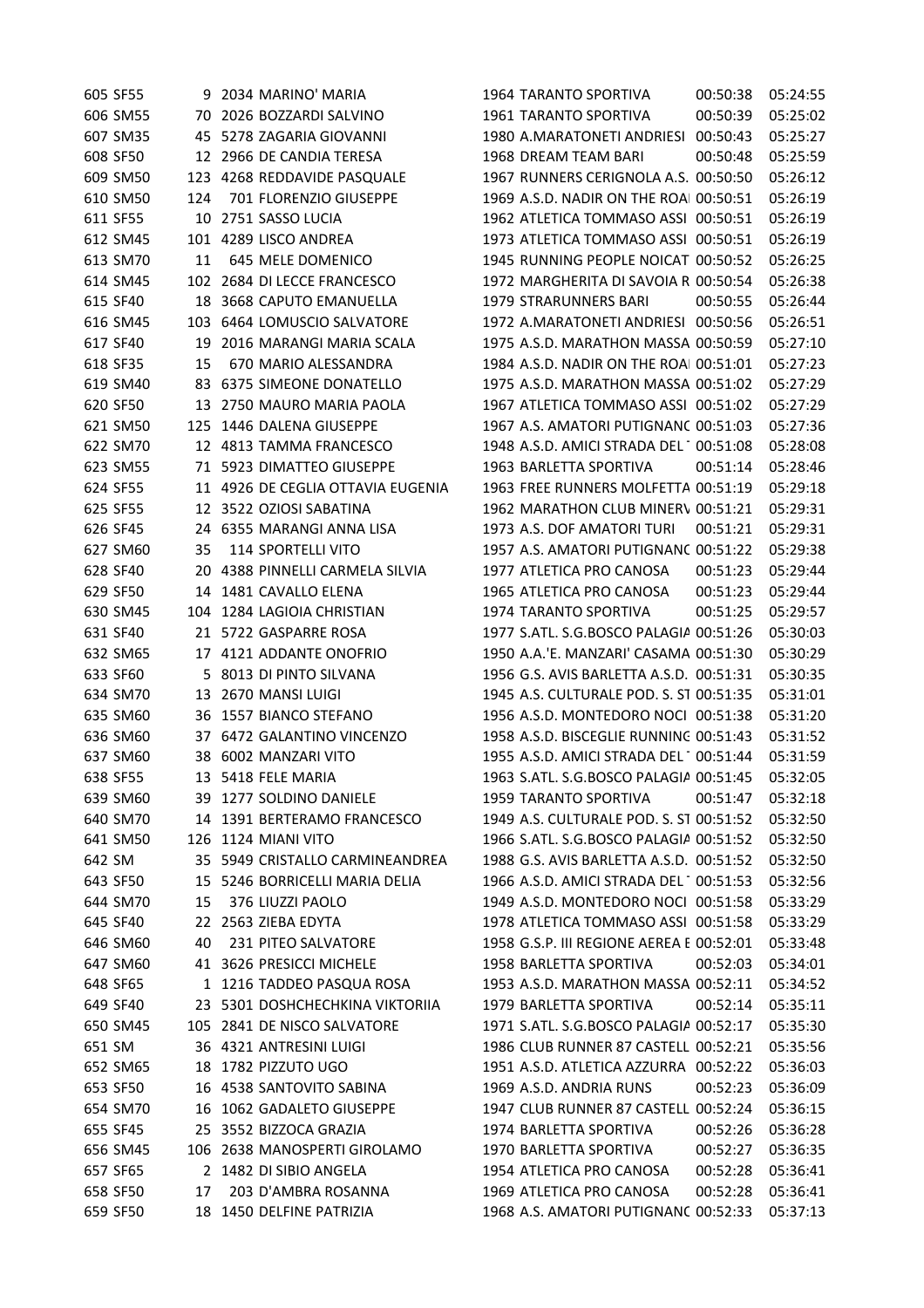| 660 SM55 | 72  | 150 MIRIZZI VITO                   | 1962 A.S. AMATORI PUTIGNANC 00:52:33    | 05:37:13 |
|----------|-----|------------------------------------|-----------------------------------------|----------|
| 661 SF40 |     | 24 5413 SERINO ROBERTA             | 1975 CLUB RUNNER 87 CASTELL 00:52:33    | 05:37:13 |
| 662 SM50 |     | 127 2606 ROMANELLI VINCENZO        | 1965 MARATHON CLUB MINERV 00:52:34      | 05:37:20 |
| 663 SM50 |     | 128 1228 COLELLA SALVATORE         | 1967 A.S.D. MARATHON MASSA 00:52:38     | 05:37:45 |
| 664 SM65 |     | 19 2559 PELLEGRINO MICHELE         | 1954 ATLETICA PRO CANOSA<br>00:52:42    | 05:38:11 |
| 665 SM55 | 73  | 3652 DI BARI DOMENICO              | 1964 A.S.D. ANDRIA RUNS<br>00:52:47     | 05:38:43 |
| 666 SM65 | 20  | 3608 DIBENEDETTO GIUSEPPE          | 1952 BARLETTA SPORTIVA<br>00:52:51      | 05:39:09 |
| 667 SM50 | 129 | 1440 ANGELINI MODESTO              | 1966 A.S. AMATORI PUTIGNANC 00:52:55    | 05:39:34 |
| 668 SM75 |     | 2 3746 CARUSO LEONARDO             | 1941 ATL. SAN NICANDRO GARC 00:52:55    | 05:39:34 |
| 669 SF55 |     | 14 4544 CAVALLO ANNITA MARIA       | 1960 A.S.D. ANDRIA RUNS<br>00:52:57     | 05:39:47 |
| 670 SF45 |     | 26 5580 DE NOVELLIS PIERA          | 1971 CLUB RUNNER 87 CASTELL 00:52:57    | 05:39:47 |
| 671 SF45 |     | 27 5414 TOTARO KATIA               | 1974 CLUB RUNNER 87 CASTELL 00:52:57    | 05:39:47 |
| 672 SM55 |     | 74 4137 D'AVENIA FRANCO            | 1960 MARATHON CLUB MINERV 00:53:01      | 05:40:13 |
| 673 SM55 |     | 75 5351 CAPPIELLO DONATO           | 1964 A.S. CULTURALE POD. S. ST 00:53:12 | 05:41:23 |
| 674 SF50 |     | 19 6475 GUERRA ANGELA RAFFAELLA    | 1968 BARLETTA SPORTIVA<br>00:53:15      | 05:41:43 |
| 675 SM40 |     | 84 5689 DI VENERE DANIELE          | 1975 BITONTO SPORTIVA<br>00:53:19       | 05:42:08 |
| 676 SF55 | 15  | 3549 MARZELLA CHIARA               | 1961 BARLETTA SPORTIVA<br>00:53:26      | 05:42:53 |
| 677 SF45 | 29  | 5309 CHISARI LUCIA                 | 1970 BARLETTA SPORTIVA<br>00:53:36      | 05:43:57 |
| 678 SF45 |     | 28 3754 BRAZZO AURELIA             | 1970 MARGHERITA DI SAVOIA R 00:53:36    | 05:43:57 |
| 679 SM75 |     | 3 4835 MANZONI GIOVANNI            | 1943 A.S.D. ATLETICA AZZURRA 00:53:37   | 05:44:04 |
| 680 SM55 |     | 76 3479 CANOSA ANTONIO             | 1961 A.MARATONETI ANDRIESI 00:53:37     | 05:44:04 |
| 681 SM40 |     | 85 2686 RASTELLI VITO              | 1975 MARGHERITA DI SAVOIA R 00:53:37    | 05:44:04 |
| 682 SF35 |     | 16 6492 BUCCI ANNAROSA             | 1982 POD. CAROSINO JONICA&I 00:53:39    | 05:44:17 |
| 683 SM60 |     | 42 2679 MONTEVERDE MICHELE         | 1958 MARGHERITA DI SAVOIA R 00:53:40    | 05:44:23 |
| 684 SM50 |     | 130 1489 DE PALMA MARCO            | 1965 G.S.ATLETICA AMATORI CC 00:53:41   | 05:44:30 |
| 685 SF45 | 30  | 2281 BUCCI SILVIA                  | 1971 POD. CANUSIUM 2004<br>00:53:45     | 05:44:55 |
| 686 SF40 |     | 25 4871 DIAFERIA TERESA            | 1976 A.S.D. ANDRIA RUNS<br>00:53:50     | 05:45:27 |
| 687 SM60 | 43  | 2017 MASTRANGELO CARLO OSCAR       | 1955 A.S.D. MARATHON MASSA 00:53:51     | 05:45:34 |
| 688 SM50 |     | 131 1257 GRECO NICOLA              | 1968 A.S.D. MARATHON MASSA 00:53:57     | 05:46:12 |
| 689 SF40 | 26  | 910 PASCULLI SILVANA               | 1979 BITONTO SPORTIVA<br>00:53:59       | 05:46:25 |
| 690 SM55 | 77  | 893 ROSSIELLO DOMENICO             | 1960 BITONTO SPORTIVA<br>00:53:59       | 05:46:25 |
| 691 SF55 |     | 16 2710 LEONE ANNA                 | 1964 RUNNERS CERIGNOLA A.S. 00:54:01    | 05:46:38 |
| 692 SM60 |     | 44 3532 LASALA IGNAZIO             | 1958 ATLETICA DISFIDA DI BARLI 00:54:07 | 05:47:16 |
| 693 SM40 |     | 86 3328 GALATONE LEONARDO          | 1977 S.ATL. S.G.BOSCO PALAGIA 00:54:13  | 05:47:55 |
| 694 SF45 |     | 31 6486 DILILLO FRANCESCA          | 1973 MARGHERITA DI SAVOIA R 00:54:15    | 05:48:08 |
| 695 SM45 |     | 107 2680 RUBINI ROBERTO RUGGIERO   | 1971 MARGHERITA DI SAVOIA R 00:54:16    | 05:48:14 |
| 696 SF35 |     | 17 1790 LABIANCA LUISA             | 1980 BITONTO SPORTIVA<br>00:54:16       | 05:48:14 |
| 697 SF55 | 17  | 1018 CARBONARA ANNA MARIA          | 1961 G.S. ATL. SAN FERDINAND( 00:54:17  | 05:48:21 |
| 698 SM60 | 45  | 1128 CARRIERI PIETRO               | 1956 S.ATL. S.G.BOSCO PALAGIA 00:54:18  | 05:48:27 |
| 699 SM50 |     | 132 5349 MANSI MATTEO              | 1966 A.S. CULTURALE POD. S. ST 00:54:25 | 05:49:12 |
| 700 SM55 |     | 78 1672 VITOBELLO RUGGIERO         | 1961 BARLETTA SPORTIVA<br>00:54:27      | 05:49:25 |
| 701 SM60 |     | 46 5307 CRESCENTE MICHELE VINCENZO | 1955 BARLETTA SPORTIVA<br>00:54:27      | 05:49:25 |
| 702 SF50 |     | 20 5247 CURCI MADDALENA            | 1967 A.S.D. AMICI STRADA DEL 100:54:27  | 05:49:25 |
| 703 SM60 |     | 47 5251 RUTIGLIANO FRANCESCO       | 1958 A.S.D. AMICI STRADA DEL 100:54:28  | 05:49:31 |
| 704 SM50 |     | 133 6461 LORIZZO GIUSEPPE          | 1968 A.MARATONETI ANDRIESI 00:54:32     | 05:49:57 |
| 705 SF45 |     | 32 1021 ARGENTIERE MARGHERITA      | 1974 G.S. ATL. SAN FERDINAND( 00:54:32  | 05:49:57 |
| 706 SF   |     | 6 4790 GALLIZIA ANTONELLA          | 1992 ATLETICA MONOPOLI<br>00:54:35      | 05:50:16 |
| 707 SF55 |     | 18 4867 AVANTARIO RAFFAELLA        | 1964 A.S.D. ANDRIA RUNS<br>00:54:36     | 05:50:22 |
| 708 SM45 |     | 108 4569 RICCHITELLI CARLO         | 1974 CIRCOLO AZIENDALE ACQL 00:54:36    | 05:50:22 |
| 709 SM40 | 87  | 3658 FALCO VINCENZO                | 1977 A.S.D. ANDRIA RUNS<br>00:54:41     | 05:50:55 |
| 710 SF50 |     | 21 6479 MEMEO ANNAMARIA            | 1967 A.S.D. ANDRIA RUNS<br>00:54:44     | 05:51:14 |
| 711 SF50 |     | 22 3661 MARRONE EMANUELA           | 1965 A.S.D. ANDRIA RUNS<br>00:54:46     | 05:51:27 |
| 712 SM35 |     | 46 1583 DESIO TONI                 | 1980 A.S. DOF AMATORI TURI<br>00:54:47  | 05:51:33 |
| 713 SM65 |     | 21 1138 TODARO PASQUALE            | 1954 S.ATL. S.G.BOSCO PALAGIA 00:54:51  | 05:51:59 |
| 714 SM65 |     | 22 5323 SIMONE GIUSEPPE            | 1951 HAPPY RUNNERS ALTAMU 00:54:53      | 05:52:12 |
|          |     |                                    |                                         |          |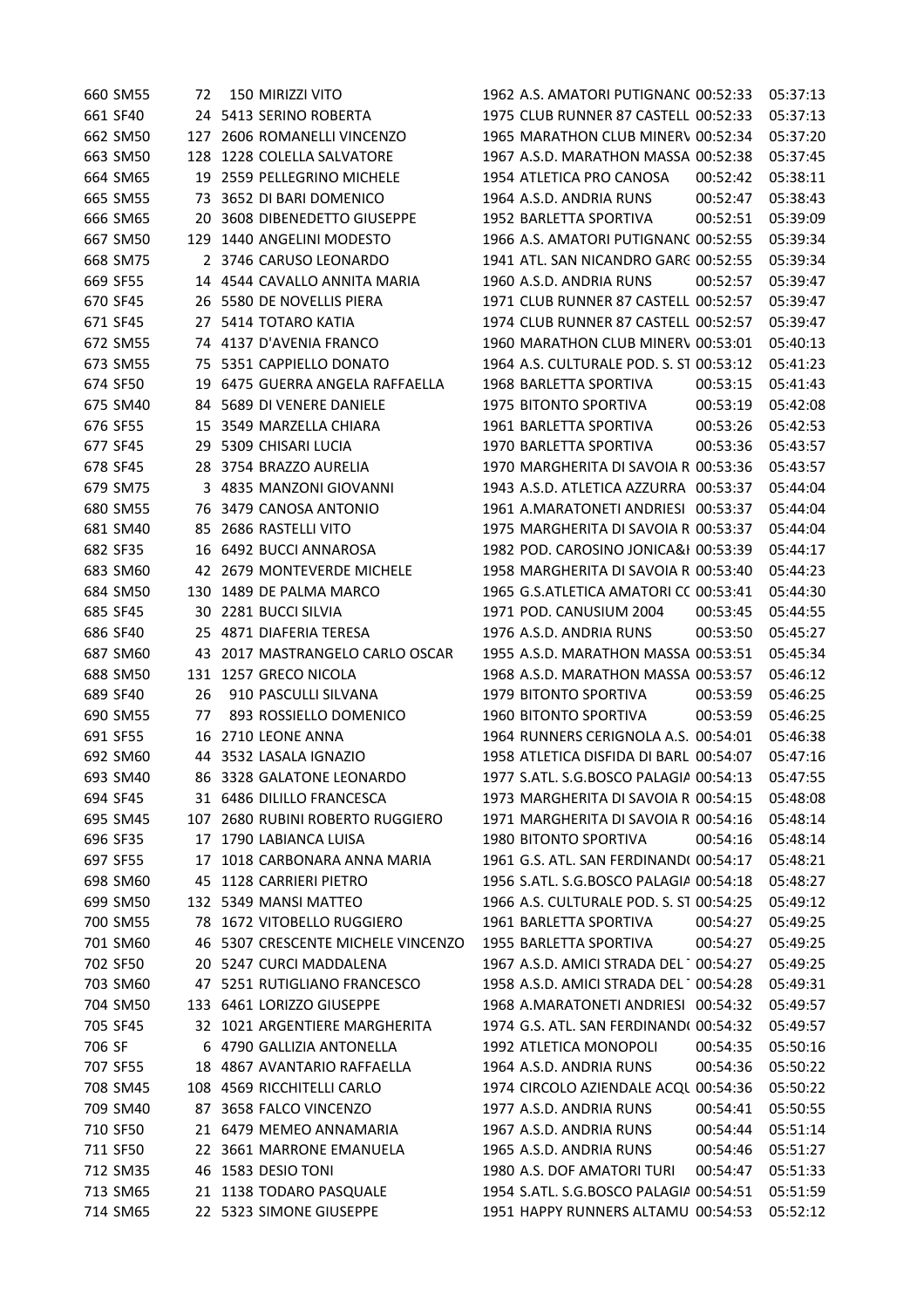| 715 SM70 |              | 17 5642 VINCI SALVATORE             | 1946 A.S.D. AMICI STRADA DEL 100:54:55   |          | 05:52:24 |
|----------|--------------|-------------------------------------|------------------------------------------|----------|----------|
| 716 SF45 |              | 33 4180 SARACINO MARIA DONATA       | 1970 BITONTO SPORTIVA                    | 00:54:58 | 05:52:44 |
| 717 SF50 |              | 23 6455 VITALI ANGELICA             | 1969 RunCard                             | 00:54:58 | 05:52:44 |
| 718 SF45 |              | 34 5893 PANUNZIO VINCENZA LIDIA     | 1972 RunCard                             | 00:54:59 | 05:52:50 |
| 719 SM35 |              | 47 6491 PETRICCIUOLO COSIMO         | 1980 POD. CAROSINO JONICA&I 00:55:07     |          | 05:53:41 |
| 720 SM35 | 48           | 5259 FIUME GIANFRANCO               | 1982 ATLETICA MONOPOLI                   | 00:55:15 | 05:54:33 |
| 721 SM65 | 23           | 2867 SALINARI DAMIANO COSIMO        | 1953 A.S.D. MARATHON MASSA 00:55:22      |          | 05:55:18 |
| 722 SM75 | 4            | 105 BIANCO GIOVANNI                 | 1944 A.S. AMATORI PUTIGNANC 00:55:30     |          | 05:56:09 |
| 723 SM60 |              | 48 3569 FRAGOMELI FRANCESCO         | 1957 BARLETTA SPORTIVA                   | 00:55:38 | 05:57:00 |
| 724 SM80 |              | 1 5451 CARESSA PIETRO               | 1938 A.S.D. AMICI STRADA DEL 1 00:55:41  |          | 05:57:20 |
| 725 SM60 | 49           | 3734 DI GIANNI SERAFINO             | 1959   PODISTI DI CAPITANATA 00:55:43    |          | 05:57:32 |
| 726 SF50 |              | 24 2592 PISTILLO LUCIA              | 1968 POD. CANUSIUM 2004                  | 00:55:50 | 05:58:17 |
| 727 SM70 | 18           | 349 RAGONE GIOVANNI                 | 1946 ATLETIC CLUB ALTAMURA 00:55:52      |          | 05:58:30 |
| 728 SF70 | $\mathbf{1}$ | 343 LOVIGLIO PASQUA                 | 1949 ATLETIC CLUB ALTAMURA 00:55:52      |          | 05:58:30 |
| 729 SF45 |              | 35 3726 DI LERNIA TIZIANA           | 1972 A.S. CULTURALE POD. S. ST 00:55:57  |          | 05:59:02 |
| 730 SF65 | 3            | 298 CROCI ORNELLA                   | 1951 ATLETICA TOMMASO ASSI 00:55:59      |          | 05:59:15 |
| 731 SF45 |              | 36 1691 LUISI CARMELA               | 1970 A.S.D. NADIR ON THE ROAI 00:56:08   |          | 06:00:13 |
| 732 SF50 | 25           | 3564 DELVECCHIO MARIA               | 1968 BARLETTA SPORTIVA                   | 00:56:12 | 06:00:39 |
| 733 SM55 | 79           | 2674 MANGIONE VINCENZO              | 1962 A.S. CULTURALE POD. S. ST 00:56:28  |          | 06:02:21 |
| 734 SM65 |              | 24 3456 PALMIERI IGNAZIO            | 1953 ATLETICA TOMMASO ASSI 00:56:52      |          | 06:04:55 |
| 735 SM60 |              | 50 3524 PELLEGRINO MICHELE          | 1958 MARATHON CLUB MINERV 00:56:55       |          | 06:05:14 |
| 736 SM55 |              | 80 5912 SORRENTI VINCENZO           | 1960 MARATHON CLUB MINERV 00:56:57       |          | 06:05:27 |
| 737 SF   |              | 7 6052 NUCCI PASQUA                 | 1996 POLISPORT CICLO CLUB FA 00:56:59    |          | 06:05:40 |
| 738 SF40 |              | 27 3461 FERRANTE ROSA               | 1978 ATLETICA TOMMASO ASSI 00:57:04      |          | 06:06:12 |
| 739 SM65 |              | 25 6361 DELL'EDERA NICOLA           | 1953 RUNNING PEOPLE NOICAT 00:57:15      |          | 06:07:23 |
| 740 SF55 | 19           | 3664 STASI ROSA                     | 1964 A.S.D. ANDRIA RUNS                  | 00:57:24 | 06:08:21 |
| 741 SF50 | 26           | 3660 LEONE RICCARDINA GABRIELLA     | 1965 A.S.D. ANDRIA RUNS                  | 00:57:24 | 06:08:21 |
| 742 SM75 | 5            | 706 NETTI GIUSEPPE                  | 1941 A.S.D. NADIR ON THE ROAI 00:57:30   |          | 06:08:59 |
| 743 PF   |              | 2 6490 MICCOLIS AURORA              | 1997 A.S.D. MARATHON MASSA 00:57:36      |          | 06:09:38 |
| 744 SF   |              | 8 4236 TODISCO ILARIA               | 1994 BARLETTA SPORTIVA                   | 00:57:44 | 06:10:29 |
| 745 SF35 |              | 18 5276 LOPETUSO GRAZIA             | 1982 A.MARATONETI ANDRIESI 00:57:44      |          | 06:10:29 |
| 746 SM50 |              | 134 4539 CANNONE GIOVANNI           | 1966 A.S.D. ANDRIA RUNS                  | 00:57:53 | 06:11:27 |
| 747 SM50 | 135          | 128 CATALANO NICOLA                 | 1969 A.S. AMATORI PUTIGNANC 00:58:14     |          | 06:13:41 |
| 748 SF50 |              | 27 3841 RISOLA ANNA                 | 1965 A.S.D. AMICI STRADA DEL 1 00:58:16  |          | 06:13:54 |
| 749 SM70 | 19           | 801 SABATO MICHELE                  | 1949 GIOIA RUNNING A.S.D.                | 00:58:22 | 06:14:33 |
| 750 SM35 |              | 49 3499 NAPOLETANO SERGIO           | 1983 A.S.D. TRANI MARATHON 00:58:30      |          | 06:15:24 |
| 751 SM50 |              | 136 3520 BRANDI ARCANGELO           | 1968 MARATHON CLUB MINERV 00:58:47       |          | 06:17:13 |
| 752 SM55 |              | 81 4870 CIOCE PIETRO                | 1960 A.S.D. ANDRIA RUNS                  | 00:58:55 | 06:18:04 |
| 753 SF40 |              | 28 5321 LIPPOLIS FLORINDA           | 1976 A.S.D. NADIR ON THE ROAL 00:59:10   |          | 06:19:41 |
| 754 SM65 |              | 26 5356 CIRULLI MATTEO              | 1950 A.S. CULTURALE POD. S. ST 00:59:33  |          | 06:22:08 |
| 755 SF40 | 29           | 3489 LOSACCO PATRIZIA               | 1976 A.MARATONETI ANDRIESI 00:59:37      |          | 06:22:34 |
| 756 SF45 |              | 37 3752 MOZZO SABINA                | 1974 MARGHERITA DI SAVOIA R 00:59:56     |          | 06:24:36 |
| 757 SM55 |              | 82 2692 IODICE GIUSEPPE             | 1960 MARGHERITA DI SAVOIA R 00:59:57     |          | 06:24:42 |
| 758 SF45 |              | 38 3761 VALERIO CONCETTA            | 1971 MARGHERITA DI SAVOIA R 00:59:57     |          | 06:24:42 |
| 759 SM75 |              | 6 4232 CARBONE RAFFAELE             | 1943 MARATHON CLUB MINERV 01:00:19       |          | 06:27:04 |
| 760 SF45 |              | 39 5888 Amenduni Maria Carmela Rita | 1973 RunCard                             | 01:00:21 | 06:27:16 |
| 761 SM55 | 83           | 140 RICCHI FRANCESCO                | 1962 A.S. AMATORI PUTIGNANC 01:00:26     |          | 06:27:48 |
| 762 SM75 | 7            | 552 BUZZOTTA GIOVANNI               | 1940 A.S. ATLETICA POLIGNANO 01:00:39    |          | 06:29:12 |
| 763 SF55 |              | 20 2639 PALMIERI CONCHITA MARIA     | 1962 BARLETTA SPORTIVA                   | 01:00:43 | 06:29:38 |
| 764 SF45 | 40           | 4517 FIORELLA GIUSEPPINA            | 1971 BARLETTA SPORTIVA                   | 01:00:45 | 06:29:50 |
| 765 SM65 |              | 27 4129 PELLEGRINO SERGIO           | 1952 ATLETICA TOMMASO ASSI 01:00:54      |          | 06:30:48 |
| 766 SM60 |              | 51 8014 LUCIVERO VINCENZO MARIA GIO | 1956 G.S. AVIS BARLETTA A.S.D. 01:00:58  |          | 06:31:14 |
| 767 SM65 | 28           | 234 BARLETTA ROCCO                  | 1950 G.S.P. III REGIONE AEREA E 01:01:07 |          | 06:32:12 |
| 768 SF50 |              | 28 5306 LIONETTI MICHELINA          | 1965 BARLETTA SPORTIVA                   | 01:01:16 | 06:33:09 |
| 769 SM70 |              | 20 5242 DE NICOLO' GAETANO          | 1946 A.S.D. AMICI STRADA DEL 101:01:21   |          | 06:33:41 |
|          |              |                                     |                                          |          |          |